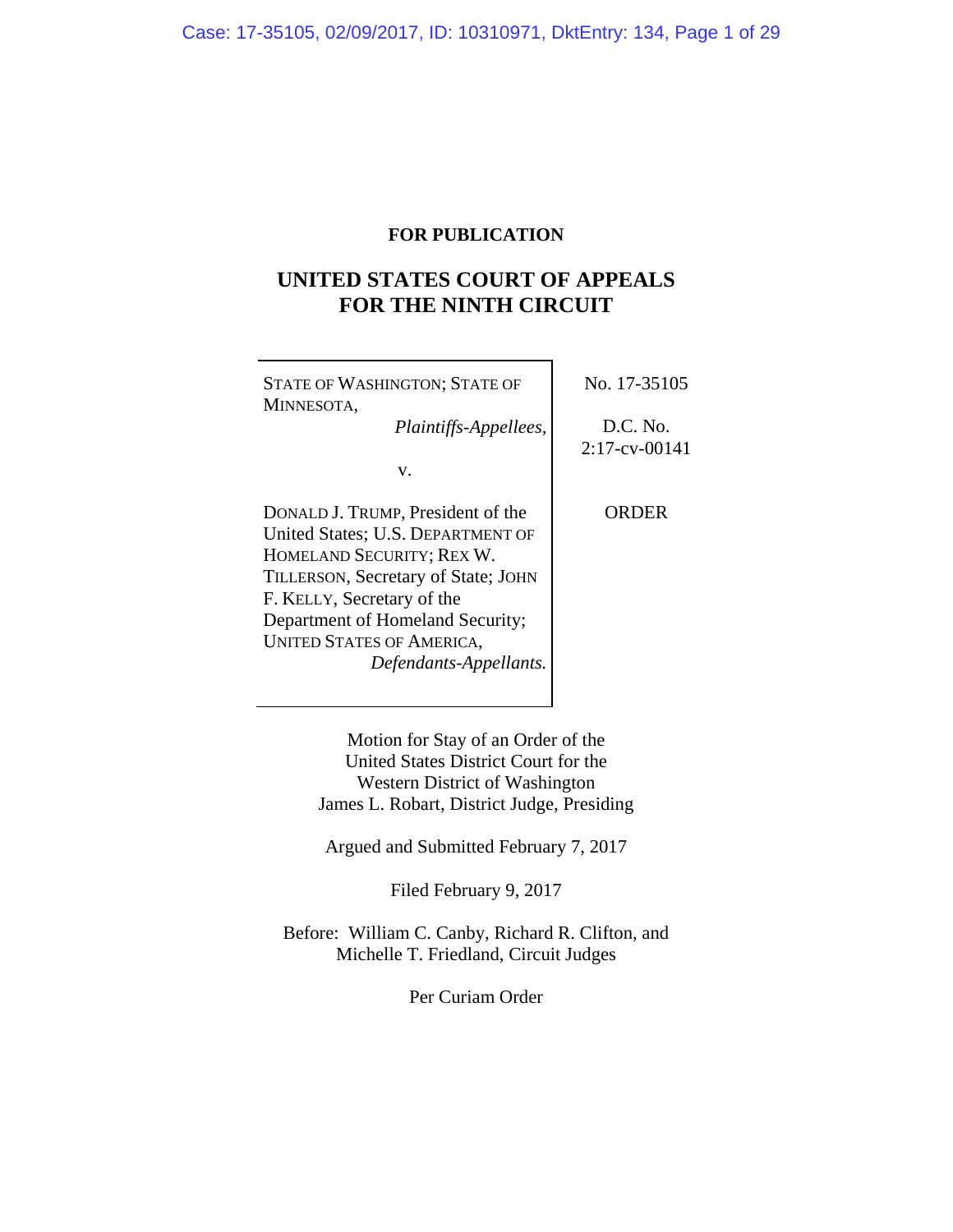#### **COUNSEL**

August E. Flentje (argued), Special Counsel to the Assistant Attorney General; Douglas N. Letter, Sharon Swingle, H. Thomas Byron, Lowell V. Sturgill Jr., and Catherine Dorsey, Attorneys, Appellate Staff; Chad A. Readler, Acting Assistant Attorney General; Noel J. Francisco, Acting Solicitor General; Civil Division, United States Department of Justice, Washington, D.C., for Defendants-Appellants.

Noah G. Purcell (argued), Solicitor General; Marsha Chien and Patricio A. Marquez, Assistant Attorneys General; Colleen M. Melody, Civil Rights Unit Chief; Anne E. Egeler, Deputy Solicitor General; Robert W. Ferguson, Attorney General; Attorney General's Office, Seattle, Washington; for Plaintiff-Appellee State of Washington.

Jacob Campion, Assistant Attorney General; Alan I. Gilbert, Solicitor General; Lori Swanson, Attorney General; Office of the Attorney General, St. Paul, Minnesota; for Plaintiff-Appellee State of Minnesota.

### **ORDER**

## PER CURIAM:

At issue in this emergency proceeding is Executive Order 13769, "Protecting the Nation From Foreign Terrorist Entry Into the United States," which, among other changes to immigration policies and procedures, bans for 90 days the entry into the United States of individuals from seven countries. Two States challenged the Executive Order as unconstitutional and violative of federal law, and a federal district court preliminarily ruled in their favor and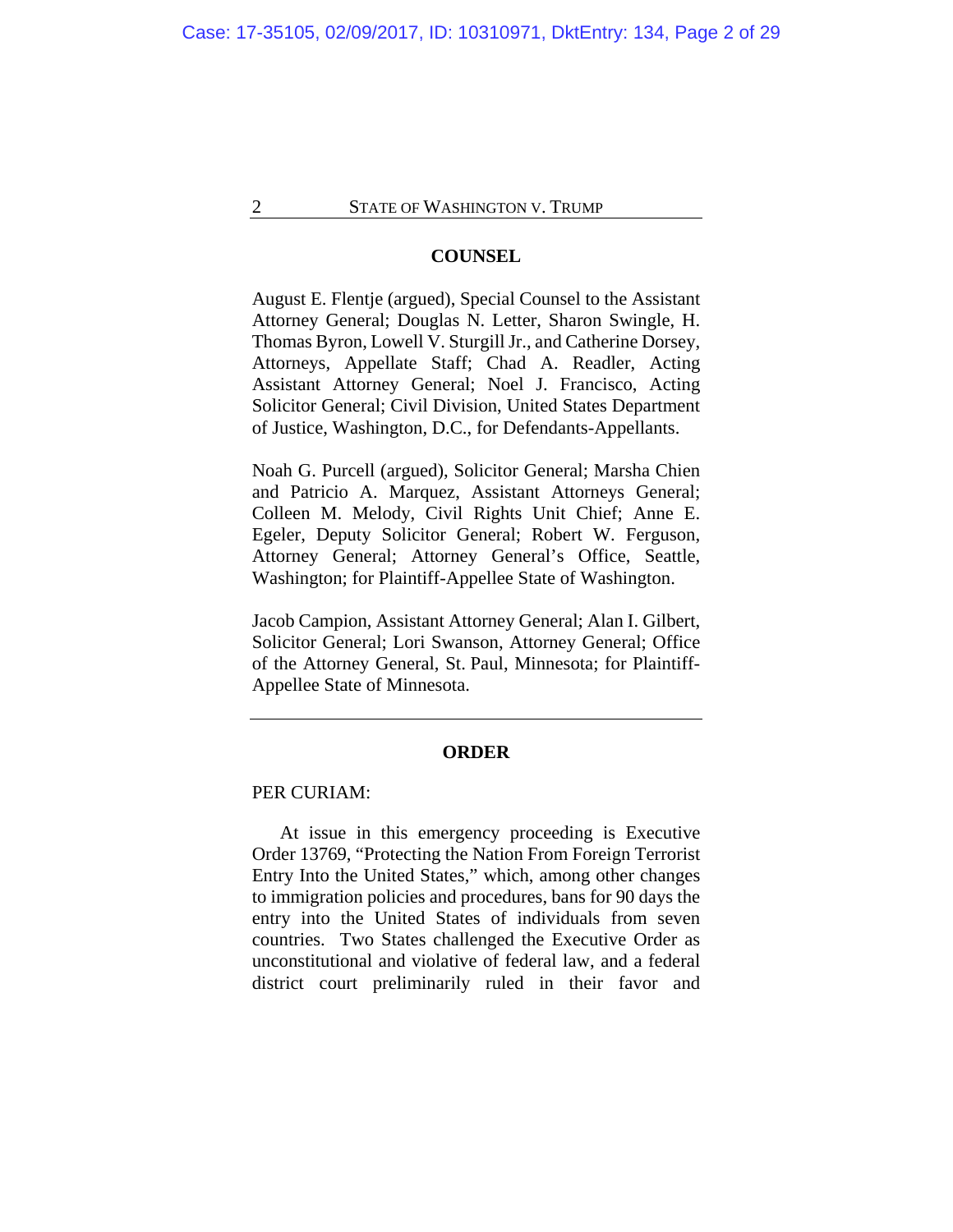temporarily enjoined enforcement of the Executive Order. The Government now moves for an emergency stay of the district court's temporary restraining order while its appeal of that order proceeds.

To rule on the Government's motion, we must consider several factors, including whether the Government has shown that it is likely to succeed on the merits of its appeal, the degree of hardship caused by a stay or its denial, and the public interest in granting or denying a stay. We assess those factors in light of the limited evidence put forward by both parties at this very preliminary stage and are mindful that our analysis of the hardships and public interest in this case involves particularly sensitive and weighty concerns on both sides. Nevertheless, we hold that the Government has not shown a likelihood of success on the merits of its appeal, nor has it shown that failure to enter a stay would cause irreparable injury, and we therefore deny its emergency motion for a stay.

#### **Background**

On January 27, 2017, the President issued Executive Order 13769, "Protecting the Nation From Foreign Terrorist Entry Into the United States" (the "Executive Order"). 82 Fed. Reg. 8,977. Citing the terrorist attacks of September 11, 2001, and stating that "numerous foreign-born individuals have been convicted or implicated in terrorismrelated crimes" since then, the Executive Order declares that "the United States must ensure that those admitted to this country do not bear hostile attitudes toward it and its founding principles." *Id.* It asserts, "Deteriorating conditions in certain countries due to war, strife, disaster, and civil unrest increase the likelihood that terrorists will use any means possible to enter the United States. The United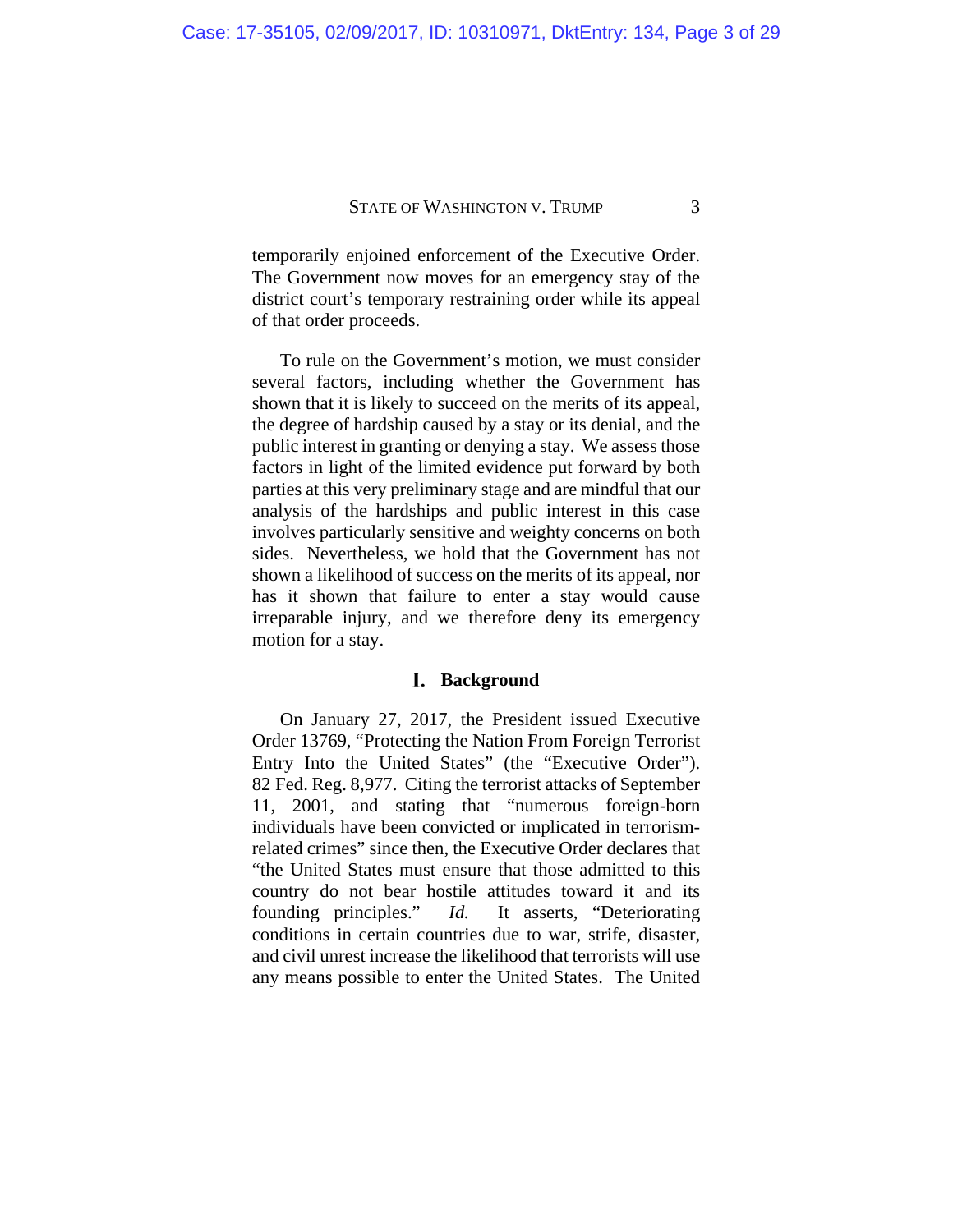States must be vigilant during the visa-issuance process to ensure that those approved for admission do not intend to harm Americans and that they have no ties to terrorism." *Id.*

The Executive Order makes several changes to the policies and procedures by which non-citizens may enter the United States. Three are at issue here. First, section 3(c) of the Executive Order suspends for 90 days the entry of aliens from seven countries: Iraq, Iran, Libya, Somalia, Sudan, Syria, and Yemen. 82 Fed. Reg. 8,977-78 (citing the Immigration and Nationality Act (INA) § 217(a)(12), codified at  $8 \text{ U.S.C. } § 1187(a)(12)$ . Second, section  $5(a)$  of the Executive Order suspends for 120 days the United States Refugee Admissions Program. 82 Fed. Reg. 8,979. Upon resumption of the refugee program, section 5(b) of the Executive Order directs the Secretary of State to prioritize refugee claims based on religious persecution where a refugee's religion is the minority religion in the country of his or her nationality. *Id.* Third, section 5(c) of the Executive Order suspends indefinitely the entry of all Syrian refugees. *Id.* Sections 3(g) and 5(e) of the Executive Order allow the Secretaries of State and Homeland Security to make case-by-case exceptions to these provisions "when in the national interest." 82 Fed. Reg. 8,978-80. Section 5(e) states that situations that would be in the national interest include "when the person is a religious minority in his country of nationality facing religious persecution." 82 Fed. Reg. 8,979. The Executive Order requires the Secretaries of State and Homeland Security and the Director of National Intelligence to evaluate the United States' visa, admission, and refugee programs during the periods in which entry is suspended. 82 Fed. Reg. 8,977-80.

The impact of the Executive Order was immediate and widespread. It was reported that thousands of visas were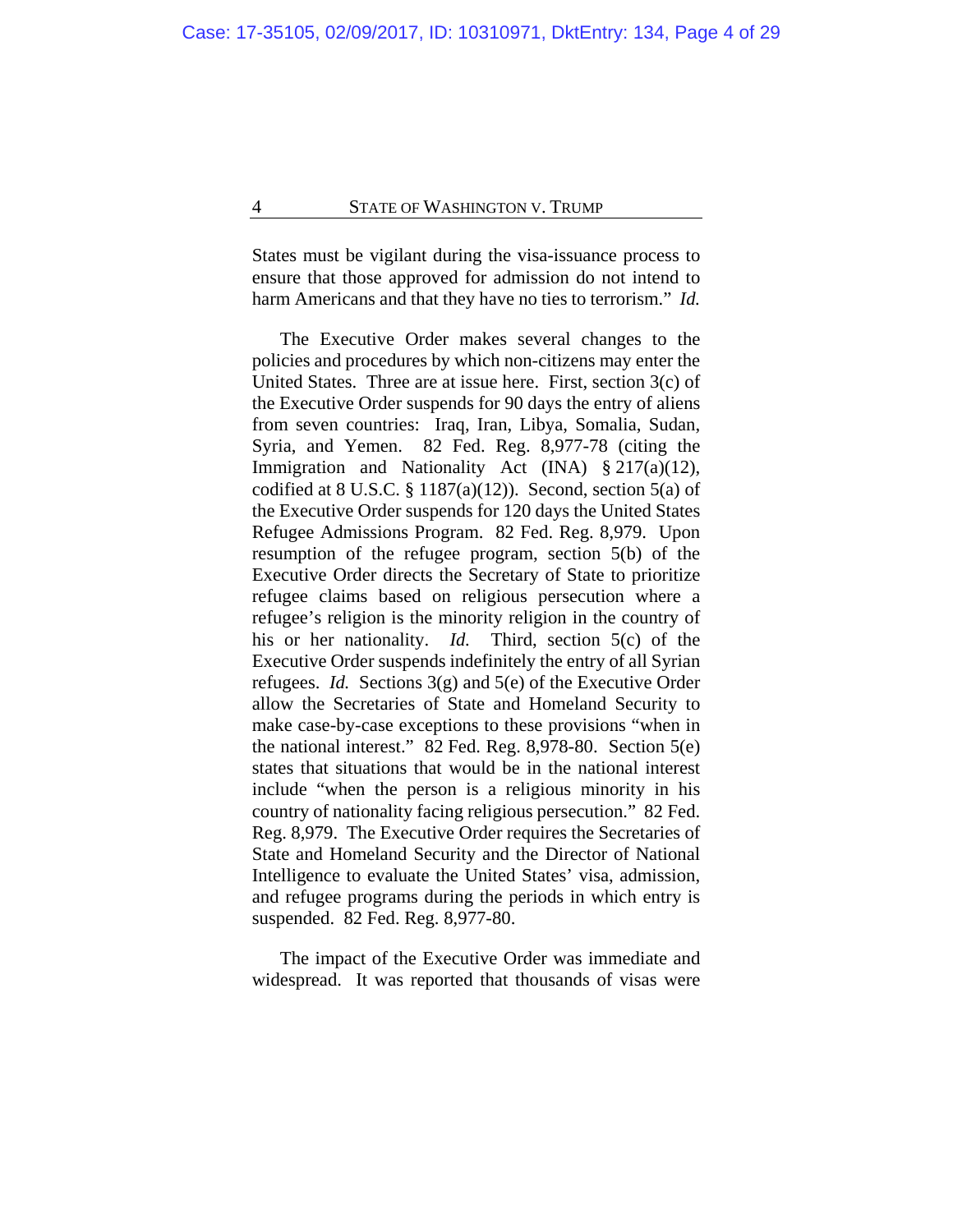immediately canceled, hundreds of travelers with such visas were prevented from boarding airplanes bound for the United States or denied entry on arrival, and some travelers were detained. Three days later, on January 30, 2017, the State of Washington filed suit in the United States District Court for the Western District of Washington, challenging sections  $3(c)$ ,  $5(a)-(c)$ , and  $5(e)$  of the Executive Order, naming as defendants the President, the Secretary of the Department of Homeland Security, the Secretary of State, and the United States (collectively, "the Government"). Washington alleged that the Executive Order unconstitutionally and illegally stranded its residents abroad, split their families, restricted their travel, and damaged the State's economy and public universities in violation of the First and Fifth Amendments, the INA, the Foreign Affairs Reform and Restructuring Act, the Religious Freedom Restoration Act, and the Administrative Procedure Act. Washington also alleged that the Executive Order was not truly meant to protect against terror attacks by foreign nationals but rather was intended to enact a "Muslim ban" as the President had stated during his presidential campaign that he would do.

Washington asked the district court to declare that the challenged sections of the Executive Order are illegal and unconstitutional and to enjoin their enforcement nationwide. On the same day, Washington filed an emergency motion for a temporary restraining order (TRO) seeking to enjoin the enforcement of sections  $3(c)$ ,  $5(a)-(c)$ , and  $5(e)$  of the Executive Order. Two days later, Washington's Complaint was amended to add the State of Minnesota as a plaintiff and to add a claim under the Tenth Amendment. Washington and Minnesota (collectively, "the States") jointly filed an amended motion for a TRO. The Government opposed the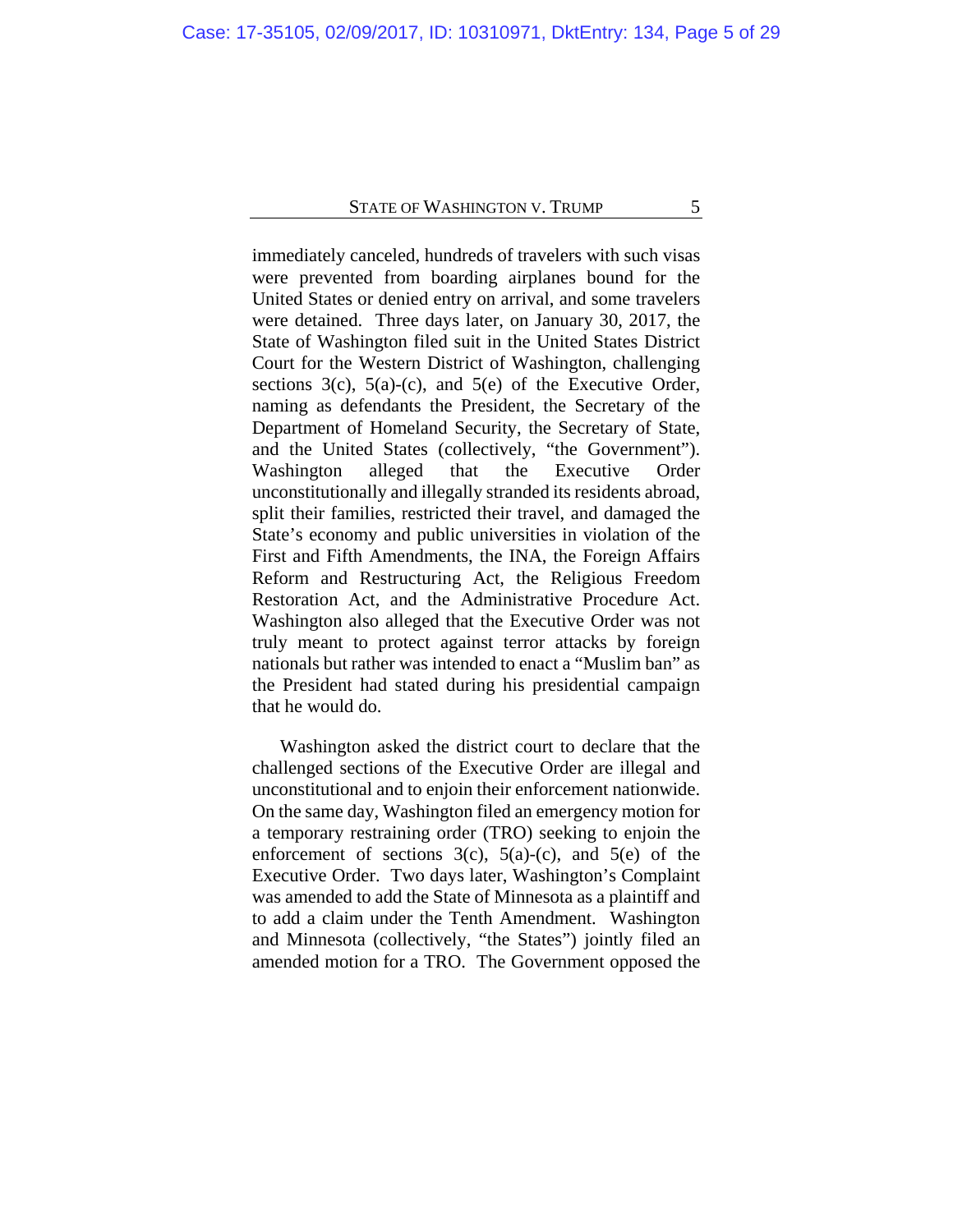motion the next day, and the district court held a hearing the day after that.

That evening, the court entered a written order granting the TRO. *Washington v. Trump*, No. C17-0141-JLR, 2017 WL 462040 (W.D. Wash. Feb. 3, 2017). The district court preliminarily concluded that significant and ongoing harm was being inflicted on substantial numbers of people, to the detriment of the States, by means of an Executive Order that the States were likely to be able to prove was unlawful. *Id.*  at \*2. The district court enjoined and restrained the nationwide enforcement of sections  $3(c)$  and  $5(a)-(c)$  in their entirety. *Id.* It enjoined section 5(e) to the extent that section "purports to prioritize refugee claims of certain religious minorities," and prohibited the government from "proceeding with any action that prioritizes the refugee claims of certain religious minorities." The court also directed the parties to propose a briefing schedule for the States' request for a preliminary injunction and denied the Government's motion to stay the TRO pending an emergency appeal. *Id.* at \*3.

The Government filed a notice of appeal the next day and sought an emergency stay in this court, including an immediate stay while its emergency stay motion was under consideration. We denied the request for an immediate stay and set deadlines for the filing of responsive and reply briefs on the emergency stay motion over the next two days.**[1](#page-5-0)** *Washington v. Trump*, No. 17-35105, 2017 WL 469608 (9th Cir. Feb. 4, 2017). The motion was submitted after oral argument was conducted by telephone.

<span id="page-5-0"></span>**<sup>1</sup>** We have also received many amicus curiae briefs in support of both the Government and the States.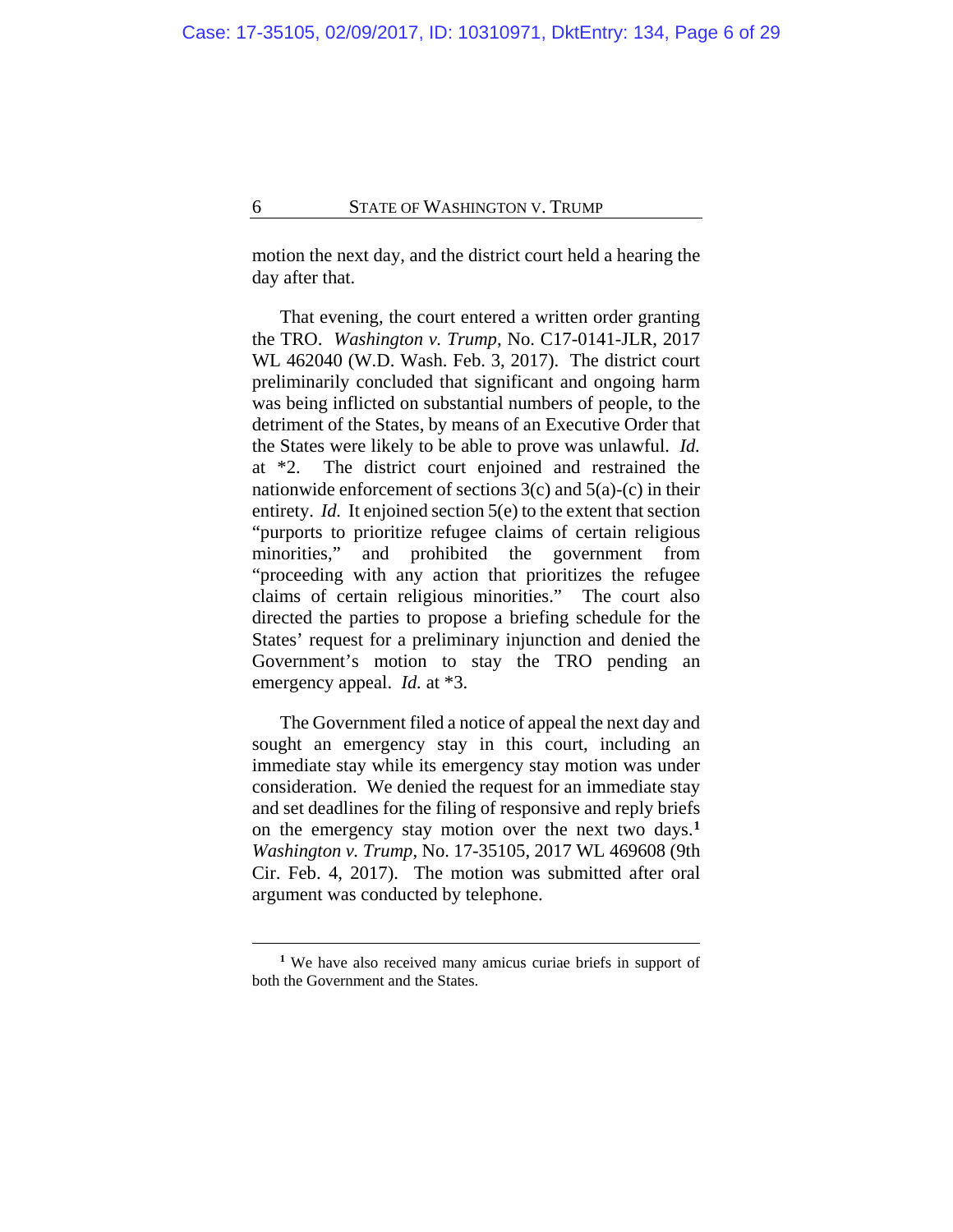## **Appellate Jurisdiction**

The States argue that we lack jurisdiction over the Government's stay motion because the Government's appeal is premature. A TRO is not ordinarily appealable. *See Bennett v. Medtronic, Inc.*, 285 F.3d 801, 804 (9th Cir. 2002). We may nonetheless review an order styled as a TRO if it "possesses the qualities of a preliminary injunction." *Serv. Emps. Int'l Union v. Nat'l Union of Healthcare Workers*, 598 F.3d 1061, 1067 (9th Cir. 2010). This rule has ordinarily required the would-be appellant to show that the TRO was strongly challenged in adversarial proceedings before the district court and that it has or will remain in force for longer than the fourteen-day period identified in Federal Rule of Civil Procedure 65(b). *See, e.g.*, *id.*

We are satisfied that in the extraordinary circumstances of this case, the district court's order possesses the qualities of an appealable preliminary injunction. The parties vigorously contested the legal basis for the TRO in written briefs and oral arguments before the district court. The district court's order has no expiration date, and no hearing has been scheduled. Although the district court has recently scheduled briefing on the States' motion for a preliminary injunction, it is apparent from the district court's scheduling order that the TRO will remain in effect for longer than fourteen days. In light of the unusual circumstances of this case, in which the Government has argued that emergency relief is necessary to support its efforts to prevent terrorism, we believe that this period is long enough that the TRO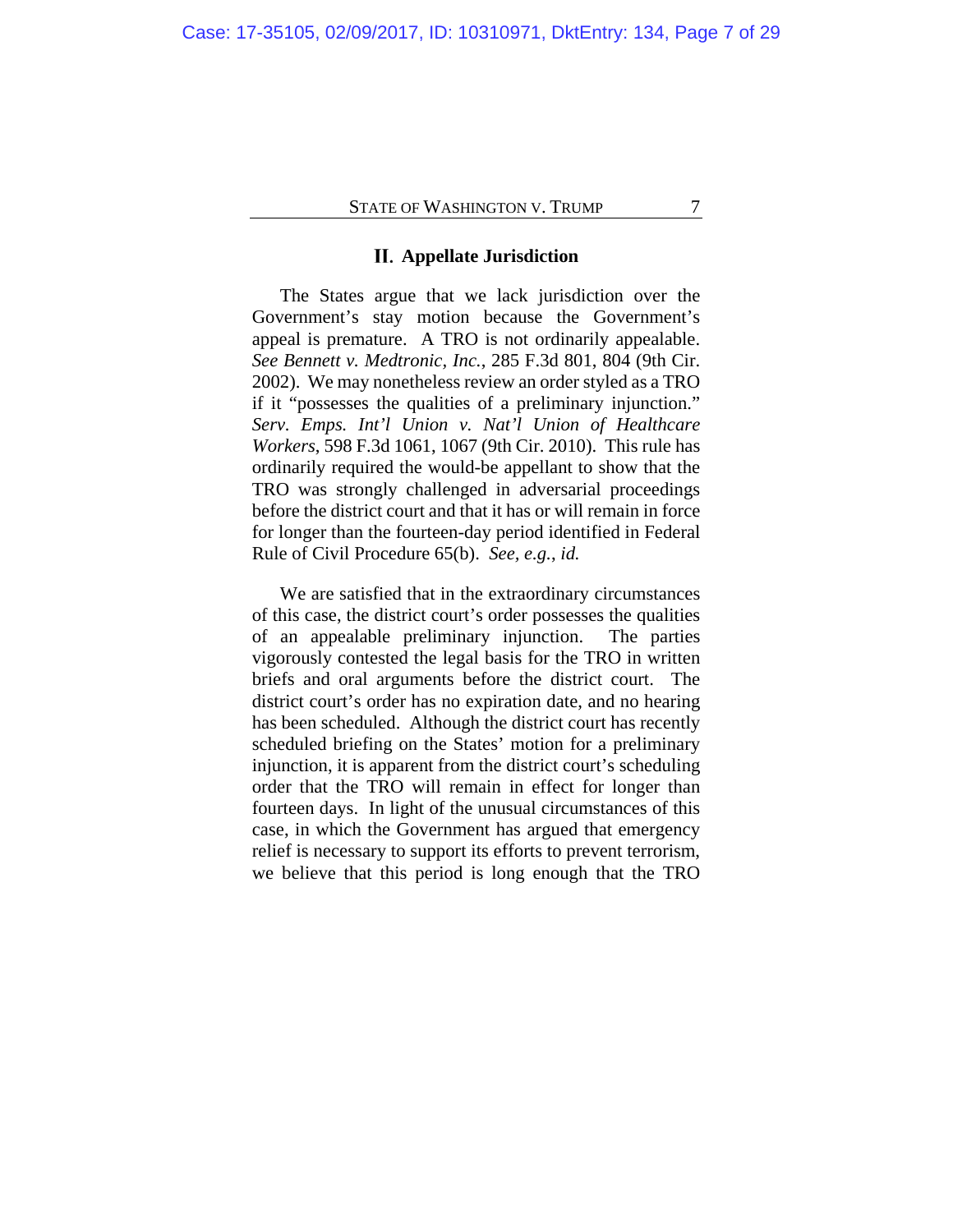should be considered to have the qualities of a reviewable preliminary injunction.**[2](#page-7-0)**

## **Standing**

The Government argues that the district court lacked subject matter jurisdiction because the States have no standing to sue. We have an independent obligation to ascertain our jurisdiction, *Arbaugh v. Y & H Corp.*, 546 U.S. 500, 514 (2006), and we consider the Government's argument de novo, *see, e.g.*, *Hajro v. U.S. Citizenship & Immigration Servs.*, 811 F.3d 1086, 1098 (9th Cir. 2016). We conclude that the States have made a sufficient showing to support standing, at least at this preliminary stage of the proceedings.

Article III, section 2 of the Constitution allows federal courts to consider only "Cases" and "Controversies." *Massachusetts v. EPA*, 549 U.S. 497, 516 (2007). "Those two words confine 'the business of federal courts to questions presented in an adversary context and in a form historically viewed as capable of resolution through the judicial process.'" *Id.* (quoting *Flast v. Cohen*, 392 U.S. 83, 95 (1968)). "Standing is an essential and unchanging part of the case-or-controversy requirement" and is therefore a prerequisite to our jurisdiction. *See Lujan v. Defs. of Wildlife*, 504 U.S. 555, 560 (1992). The "gist of the question of standing" is whether the plaintiff has a sufficiently "personal stake in the outcome of the controversy" to ensure that the parties will be truly adverse and their legal

<span id="page-7-0"></span>**<sup>2</sup>** Our conclusion here does not preclude consideration of appellate jurisdiction at the merits stage of this appeal. *See Nat'l Indus., Inc. v. Republic Nat'l Life Ins. Co.*, 677 F.2d 1258, 1262 (9th Cir. 1982).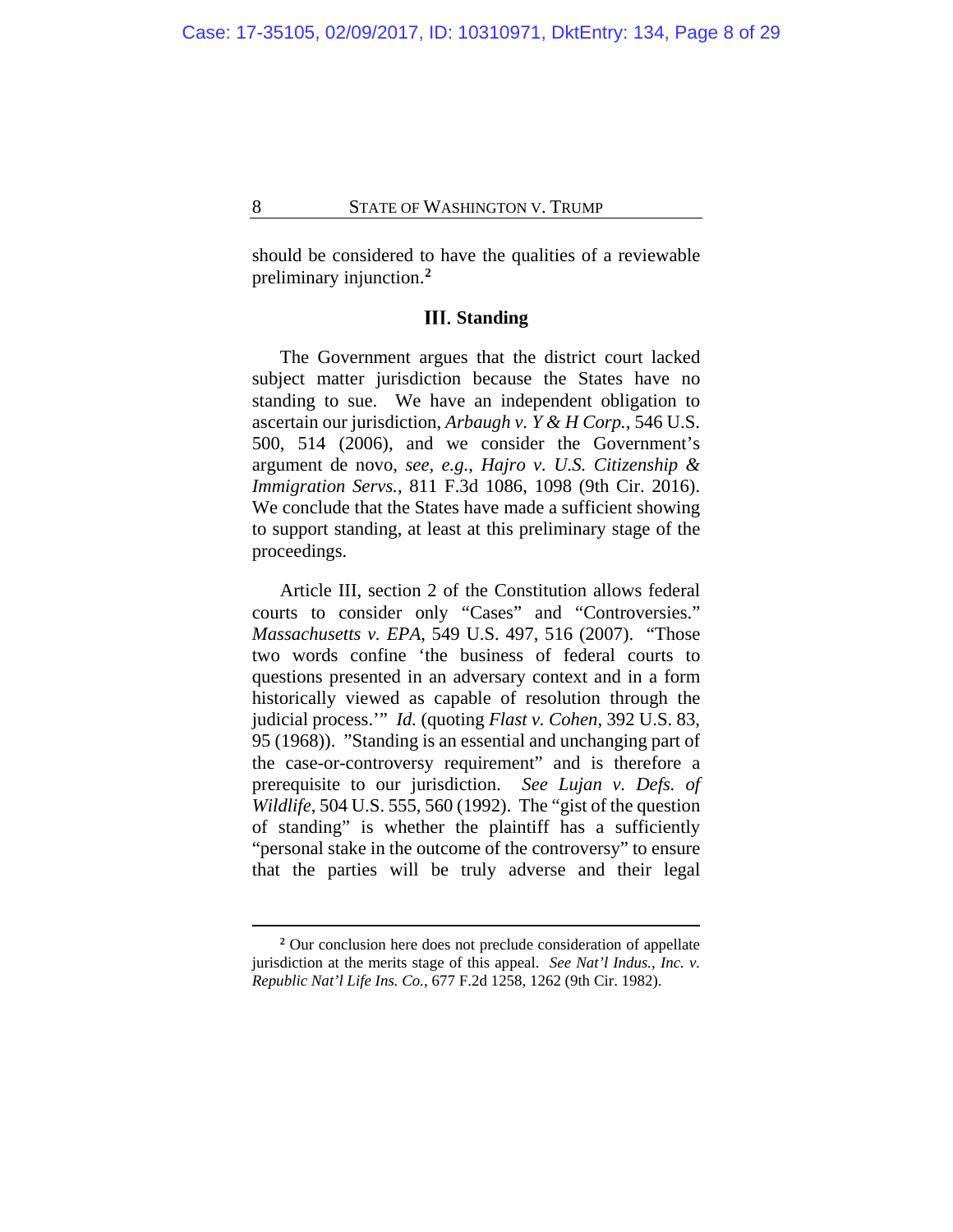presentations sharpened. *Massachusetts*, 549 U.S. at 517 (quoting *Baker v. Carr*, 369 U.S. 186, 204 (1962)).

To establish Article III standing, a plaintiff must demonstrate "that it has suffered a concrete and particularized injury that is either actual or imminent, that the injury is fairly traceable to the defendant, and that it is likely that a favorable decision will redress that injury." *Id.* (citing *Lujan*, 504 U.S. at 560-61).

Because standing is "an indispensable part of the plaintiff's case," it "must be supported in the same way as any other matter on which the plaintiff bears the burden of proof, *i.e.*, with the manner and degree of evidence required at the successive stages of the litigation." *Lujan*, 504 U.S. at 561. At this very preliminary stage of the litigation, the States may rely on the allegations in their Complaint and whatever other evidence they submitted in support of their TRO motion to meet their burden. *See id.* With these allegations and evidence, the States must make a "clear showing of each element of standing." *Townley v. Miller*, 722 F.3d 1128, 1133 (9th Cir. 2013).**[3](#page-8-0)**

The States argue that the Executive Order causes a concrete and particularized injury to their public universities, which the parties do not dispute are branches of the States under state law. *See, e.g.*, *Hontz v. State*, 714 P.2d 1176, 1180 (Wash. 1986) (en banc); *Univ. of Minn. v. Raygor*, 620 N.W.2d 680, 683 (Minn. 2001).

<span id="page-8-0"></span>**<sup>3</sup>** Our decision in *Townley* concerned a motion for a preliminary injunction, but the legal standards applicable to TROs and preliminary injunctions are "substantially identical." *Stuhlbarg Int'l Sales Co., Inc. v. John D. Brush & Co., Inc.*, 240 F.3d 832, 839 n.7 (9th Cir. 2001).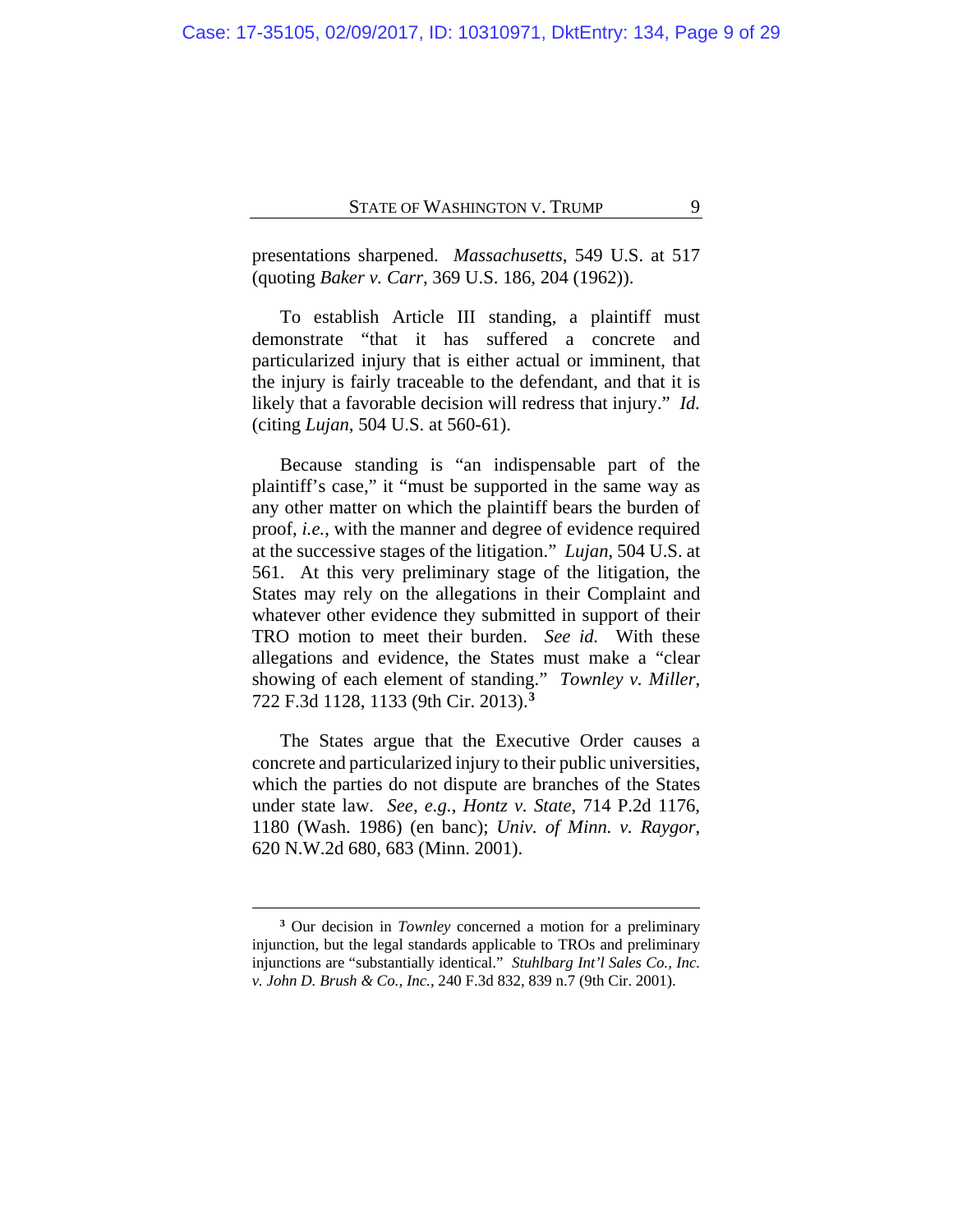Specifically, the States allege that the teaching and research missions of their universities are harmed by the Executive Order's effect on their faculty and students who are nationals of the seven affected countries. These students and faculty cannot travel for research, academic collaboration, or for personal reasons, and their families abroad cannot visit. Some have been stranded outside the country, unable to return to the universities at all. The schools cannot consider attractive student candidates and cannot hire faculty from the seven affected countries, which they have done in the past.

According to declarations filed by the States, for example, two visiting scholars who had planned to spend time at Washington State University were not permitted to enter the United States; one was informed he would be unable to obtain a visa. Similarly, the University of Washington was in the process of sponsoring three prospective employees from countries covered by the Executive Order for visas; it had made plans for their arrival beginning in February 2017, but they have been unable to enter the United States. The University of Washington also sponsored two medicine and science interns who have been prevented by the Executive Order from coming to the University of Washington. The University of Washington has already incurred the costs of visa applications for those interns and will lose its investment if they are not admitted. Both schools have a mission of "global engagement" and rely on such visiting students, scholars, and faculty to advance their educational goals. Students and faculty at Minnesota's public universities were similarly restricted from traveling for academic and personal reasons.

Under the "third party standing" doctrine, these injuries to the state universities give the States standing to assert the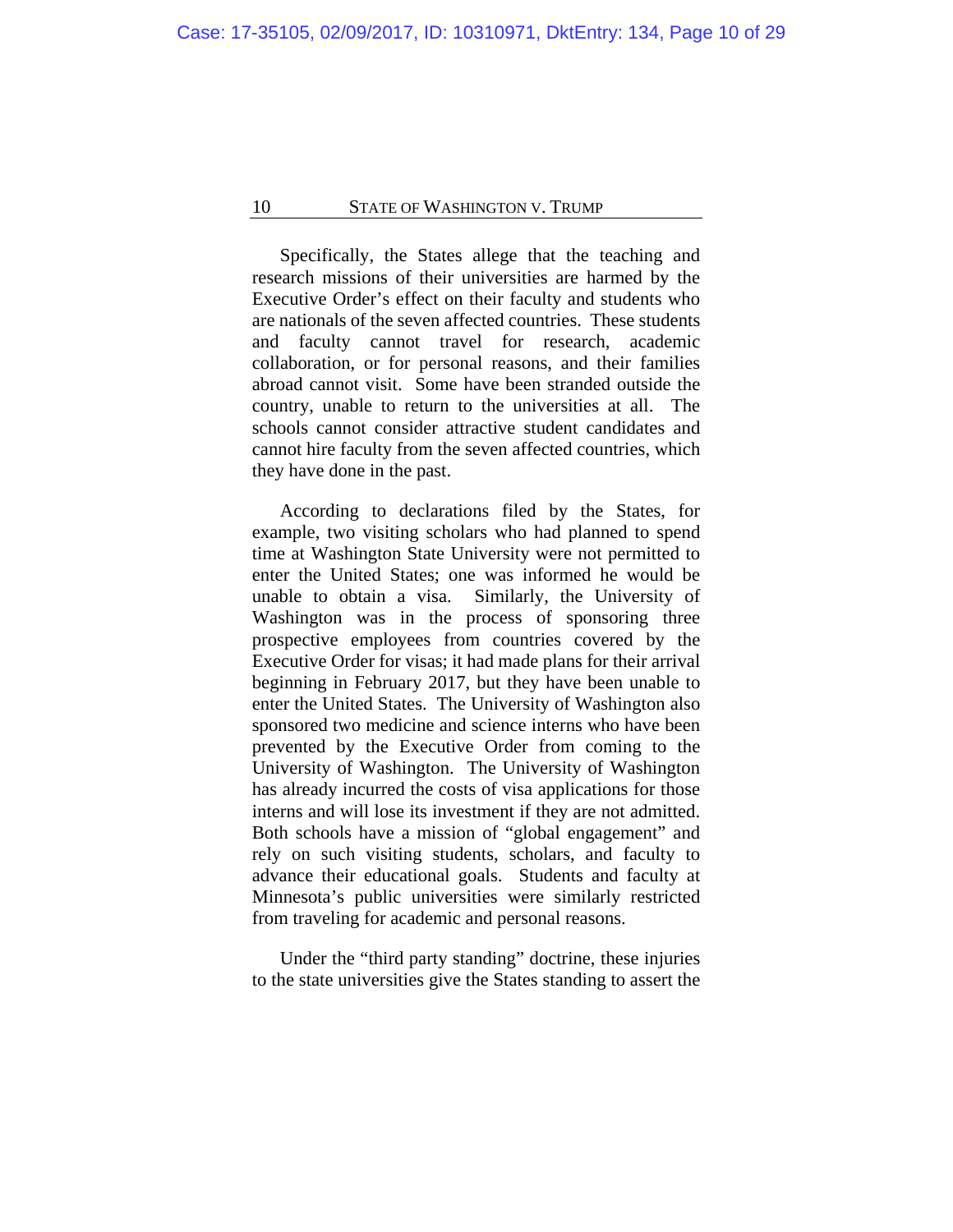rights of the students, scholars, and faculty affected by the Executive Order. *See Singleton v. Wulff*, 428 U.S. 106, 114- 16 (1976) (explaining that third-party standing is allowed when the third party's interests are "inextricably bound up with the activity the litigant wishes to pursue"; when the litigant is "fully, or very nearly, as effective a proponent of the right" as the third party; or when the third party is less able to assert her own rights). Vendors, for example, "have been uniformly permitted to resist efforts at restricting their operations by acting as advocates of the rights of third parties who seek access to their market or function." *Craig v. Boren*, 429 U.S. 190, 195 (1976). Likewise, doctors have been permitted to assert the rights of their patients. *See, e.g.*, *Griswold v. Connecticut*, 381 U.S. 479 (1965). And advocacy organizations such as the NAACP have been permitted to assert the constitutional rights of their members. *See, e.g.*, *NAACP v. Alabama*, 357 U.S. 449 (1958).

Most relevant for our purposes, schools have been permitted to assert the rights of their students. *See, e.g.*, *Runyon v. McCrary*, 427 U.S. 160, 175 & n.13 (1976) ("It is clear that the schools have standing to assert these arguments [asserting free-association rights, privacy rights, and 'a parent's right to direct the education of his children'] on behalf of their patrons."); *Pierce v. Soc'y of Sisters*, 268 U.S. 510, 536 (1925) (allowing a school to assert the "right of parents to choose schools where their children will receive appropriate mental and religious training [and] the right of the child to influence the parents' choice of a school"); *Parks Sch. of Bus., Inc. v. Symington*, 51 F.3d 1480, 1487-88 (9th Cir. 1995) (citing *Pierce* and rejecting the argument that the plaintiff school had no standing to assert claims of discrimination against its minority students); *see also Ohio Ass'n of Indep. Sch. v. Goff*, 92 F.3d 419, 422 (6th Cir. 1996) (citing similar authorities). As in those cases, the interests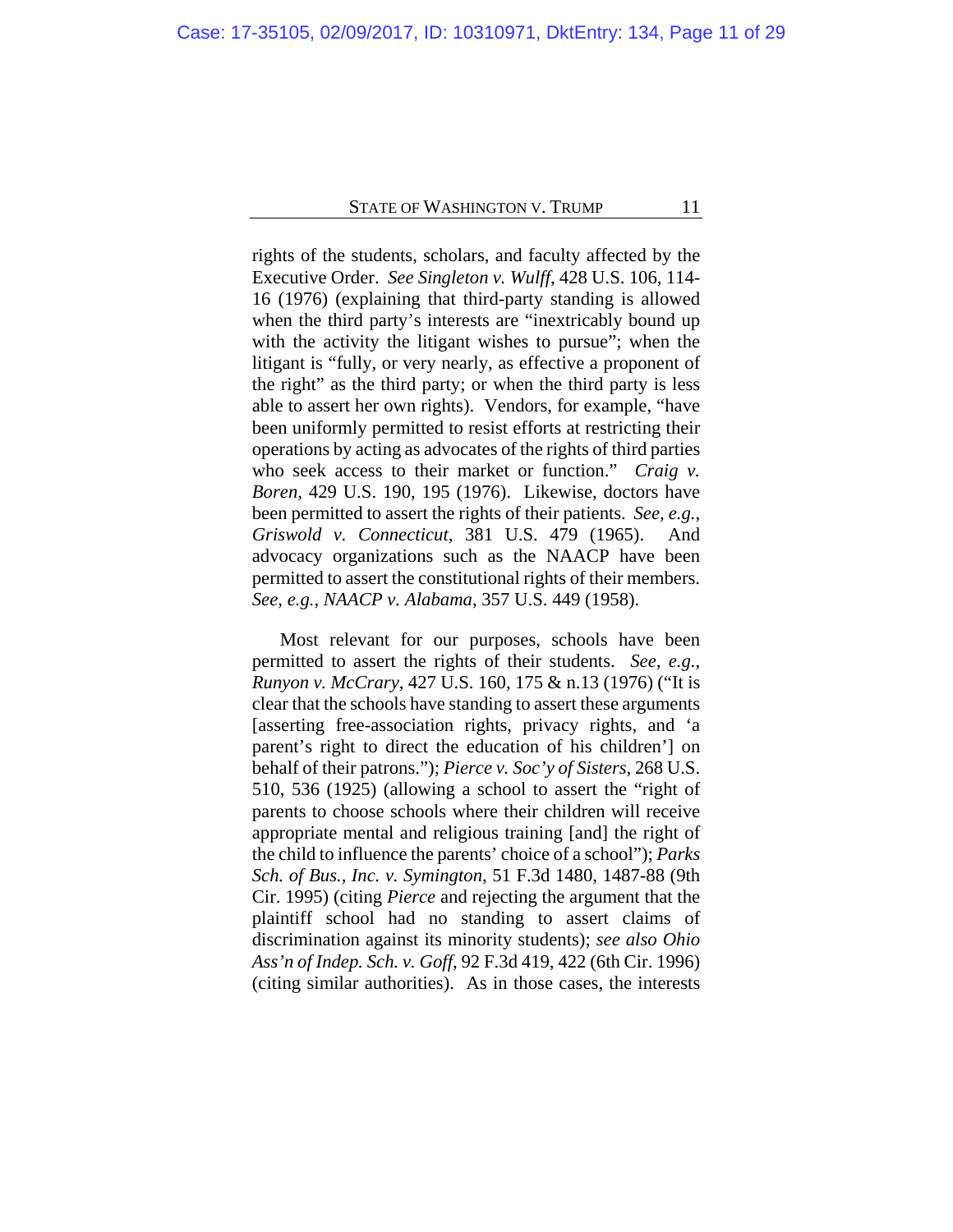of the States' universities here are aligned with their students. The students' educational success is "inextricably bound up" in the universities' capacity to teach them. *Singleton*, 428 U.S. at 115. And the universities' reputations depend on the success of their professors' research. Thus, as the operators of state universities, the States may assert not only their own rights to the extent affected by the Executive Order but may also assert the rights of their students and faculty members.**[4](#page-11-0)**

We therefore conclude that the States have alleged harms to their proprietary interests traceable to the Executive Order. The necessary connection can be drawn in at most two logical steps: (1) the Executive Order prevents nationals of seven countries from entering Washington and Minnesota; (2) as a result, some of these people will not enter state universities, some will not join those universities as faculty, some will be prevented from performing research, and some will not be permitted to return if they leave. And we have no difficulty concluding that the States' injuries would be redressed if they could obtain the relief they ask for: a declaration that the Executive Order violates the Constitution and an injunction barring its enforcement. The Government does not argue otherwise.

<span id="page-11-0"></span>**<sup>4</sup>** The Government argues that the States may not bring Establishment Clause claims because they lack Establishment Clause rights. Even if we assume that States lack such rights, an issue we need not decide, that is irrelevant in this case because the States are asserting the rights of their students and professors. Male doctors do not have personal rights in abortion and yet any physician may assert those rights on behalf of his female patients. *See Singleton*, 428 U.S. at 118.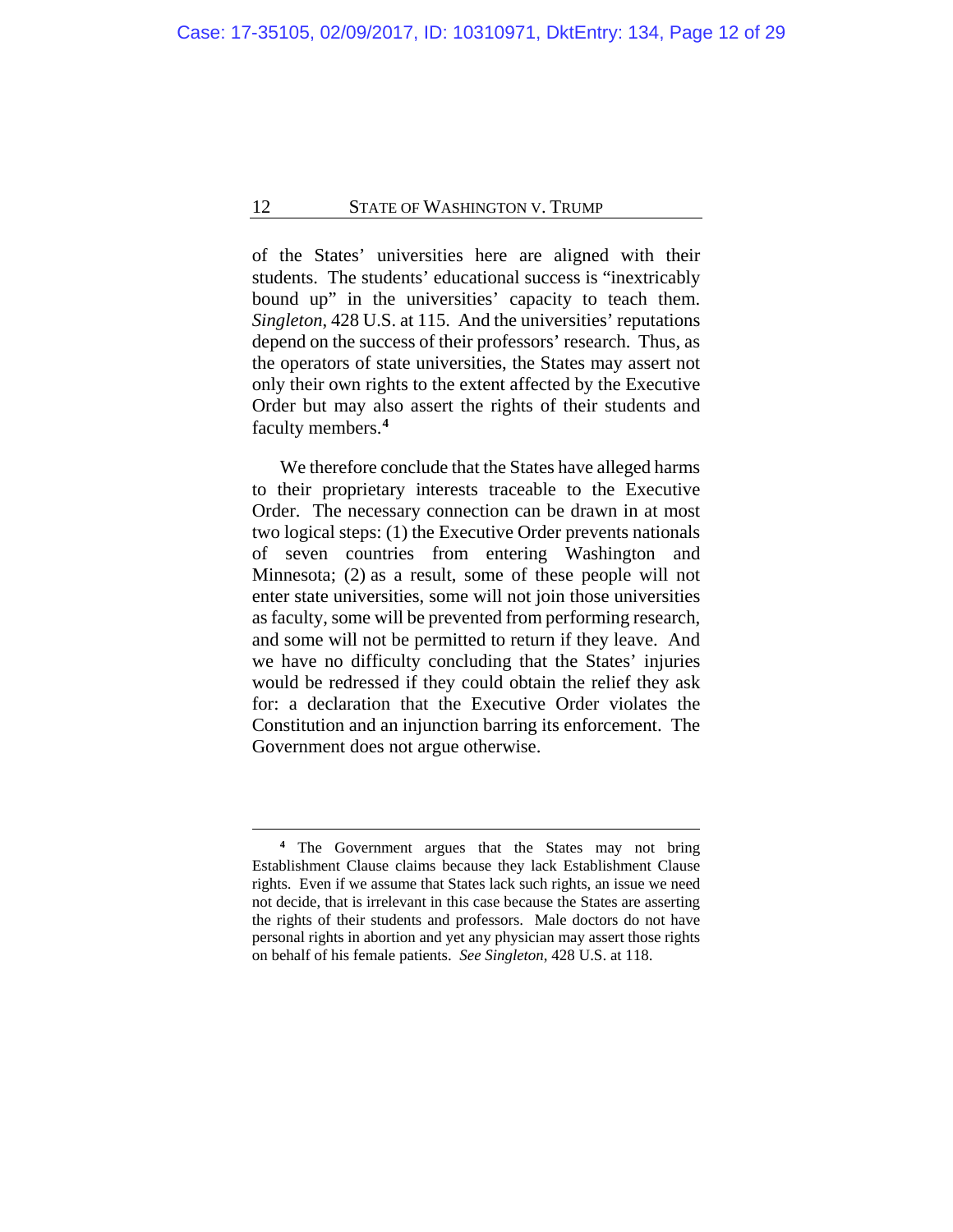We therefore hold that the States have standing.**[5](#page-12-0)**

## **Reviewability of the Executive Order**

The Government contends that the district court lacked authority to enjoin enforcement of the Executive Order because the President has "unreviewable authority to suspend the admission of any class of aliens." The Government does not merely argue that courts owe substantial deference to the immigration and national security policy determinations of the political branches—an uncontroversial principle that is well-grounded in our jurisprudence. *See, e.g.*, *Cardenas v. United States*, 826 F.3d 1164, 1169 (9th Cir. 2016) (recognizing that "the power to expel or exclude aliens [is] a fundamental sovereign attribute exercised by the Government's political departments largely immune from judicial control" (quoting *Fiallo v. Bell*, 430 U.S. 787, 792 (1977))); *see also Holder v. Humanitarian Law Project*, 561 U.S. 1, 33-34 (2010) (explaining that courts should defer to the political branches with respect to national security and foreign relations). Instead, the Government has taken the position that the President's decisions about immigration policy, particularly when motivated by national security concerns, are *unreviewable*, even if those actions potentially contravene constitutional rights and protections. The Government indeed asserts that it violates separation of powers for the

<span id="page-12-0"></span>**<sup>5</sup>** The States have asserted other proprietary interests and also presented an alternative standing theory based on their ability to advance the interests of their citizens as *parens patriae*. Because we conclude that the States' proprietary interests as operators of their public universities are sufficient to support standing, we need not reach those arguments.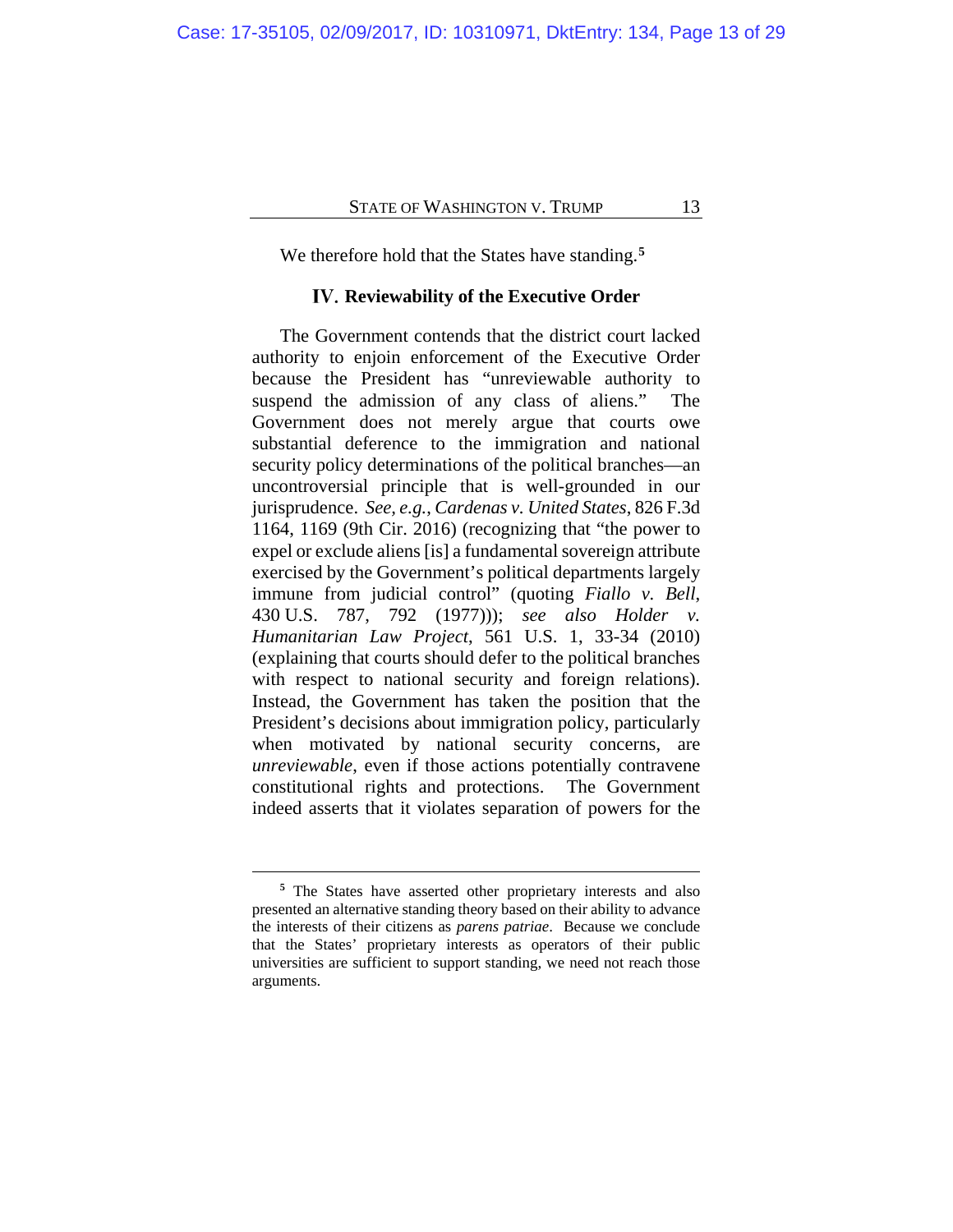judiciary to entertain a constitutional challenge to executive actions such as this one.

There is no precedent to support this claimed unreviewability, which runs contrary to the fundamental structure of our constitutional democracy. *See Boumediene v. Bush*, 553 U.S. 723, 765 (2008) (rejecting the idea that, even by congressional statute, Congress and the Executive could eliminate federal court habeas jurisdiction over enemy combatants, because the "political branches" lack "the power to switch the Constitution on or off at will"). Within our system, it is the role of the judiciary to interpret the law, a duty that will sometimes require the "[r]esolution of litigation challenging the constitutional authority of one of the three branches." *Zivotofsky* ex rel. *Zivotofsky v. Clinton*, 566 U.S. 189, 196 (2012) (quoting *INS v. Chadha*, 462 U.S. 919, 943 (1983)). We are called upon to perform that duty in this case.

Although our jurisprudence has long counseled deference to the political branches on matters of immigration and national security, neither the Supreme Court nor our court has ever held that courts lack the authority to review executive action in those arenas for compliance with the Constitution. To the contrary, the Supreme Court has repeatedly and explicitly rejected the notion that the political branches have unreviewable authority over immigration or are not subject to the Constitution when policymaking in that context. *See Zadvydas v. Davis*, 533 U.S. 678, 695 (2001) (emphasizing that the power of the political branches over immigration "is subject to important constitutional limitations"); *Chadha*, 462 U.S. at 940-41 (rejecting the argument that Congress has "unreviewable authority over the regulation of aliens," and affirming that courts can review "whether Congress has chosen a constitutionally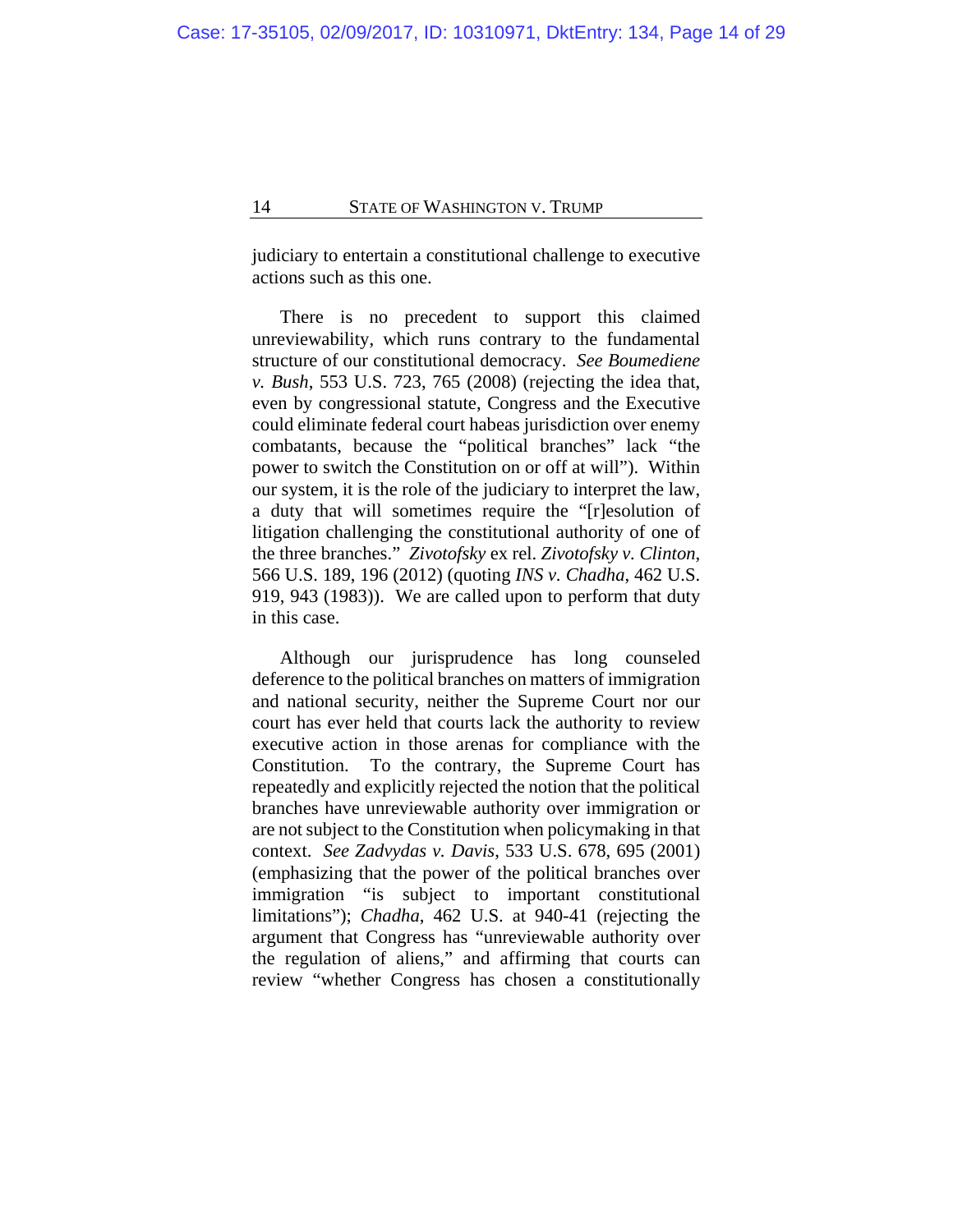permissible means of implementing that power").**[6](#page-14-0)** Our court has likewise made clear that "[a]lthough alienage classifications are closely connected to matters of foreign policy and national security," courts "can and do review foreign policy arguments that are offered to justify legislative or executive action when constitutional rights are at stake." *American-Arab Anti-Discrimination Comm. v. Reno*, 70 F.3d 1045, 1056 (9th Cir. 1995).

*Kleindienst v. Mandel*, 408 U.S. 753 (1972), does not compel a different conclusion. The Government cites *Mandel* for the proposition that "'when the Executive exercises' immigration authority 'on the basis of a facially legitimate and bona fide reason, the courts will [not] look behind the exercise of that discretion.'" The Government omits portions of the quoted language to imply that this standard governs judicial review of *all* executive exercises of immigration authority. In fact, the *Mandel* standard applies to lawsuits challenging an executive branch official's decision to issue or deny an individual visa based on the

<span id="page-14-0"></span>**<sup>6</sup>** *See also, e.g.*, *Galvan v. Press*, 347 U.S. 522, 530 (1954) (reaffirming the broad power of Congress over immigration, but observing that "[i]n the enforcement of these policies, the Executive Branch of the Government must respect the procedural safeguards of due process"); *Yamataya v. Fisher*, 189 U.S. 86, 100-01 (1903) (reaffirming, in the context of adjudicating a constitutional challenge to an immigration policy, that "this court has never held, nor must we now be understood as holding, that administrative officers, when executing the provisions of a statute involving the liberty of persons, may disregard the fundamental principles that inhere in 'due process of law' as understood at the time of the adoption of the Constitution"); *Chae Chan Ping v. United States*, 130 U.S. 581, 604 (1889) ("The powers to declare war, make treaties . . . and admit subjects of other nations to citizenship, are all sovereign powers, restricted in their exercise only by the constitution itself and considerations of public policy and justice which control, more or less, the conduct of all civilized nations.").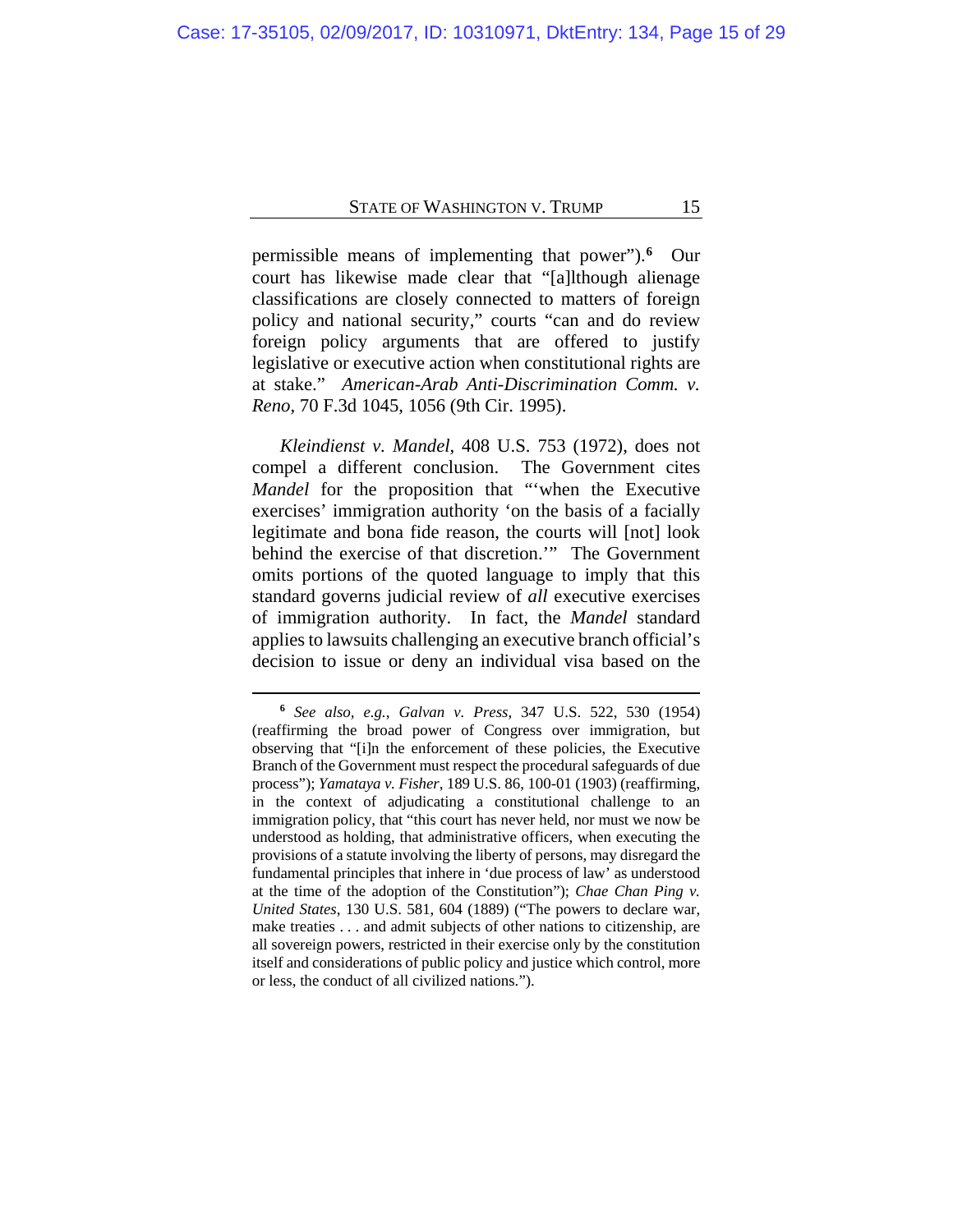application of a congressionally enumerated standard to the particular facts presented by that visa application. The present case, by contrast, is not about the application of a specifically enumerated congressional policy to the particular facts presented in an individual visa application. Rather, the States are challenging the President's *promulgation* of sweeping immigration policy. Such exercises of policymaking authority at the highest levels of the political branches are plainly not subject to the *Mandel*  standard; as cases like *Zadvydas* and *Chadha* make clear, courts can and do review constitutional challenges to the substance and implementation of immigration policy. *See Zadvydas*, 533 U.S. at 695; *Chadha*, 462 U.S. at 940-41.

This is no less true when the challenged immigration action implicates national security concerns. *See Ex parte Quirin*, 317 U.S. 1, 19 (1942) (stating that courts have a duty, "in time of war as well as in time of peace, to preserve unimpaired the constitutional safeguards of civil liberty"); *Ex parte Milligan*, 71 U.S. 2, 120-21 (1866) ("The Constitution of the United States is a law for rulers and people, equally in war and in peace . . . under all circumstances."). We are mindful that deference to the political branches is particularly appropriate with respect to national security and foreign affairs, given the relative institutional capacity, informational access, and expertise of the courts. *See Humanitarian Law Project*, 561 U.S. at 33- 34.

Nonetheless, "courts are not powerless to review the political branches' actions" with respect to matters of national security. *Alperin v. Vatican Bank*, 410 F.3d 532, 559 n.17 (9th Cir. 2005). To the contrary, while counseling deference to the national security determinations of the political branches, the Supreme Court has made clear that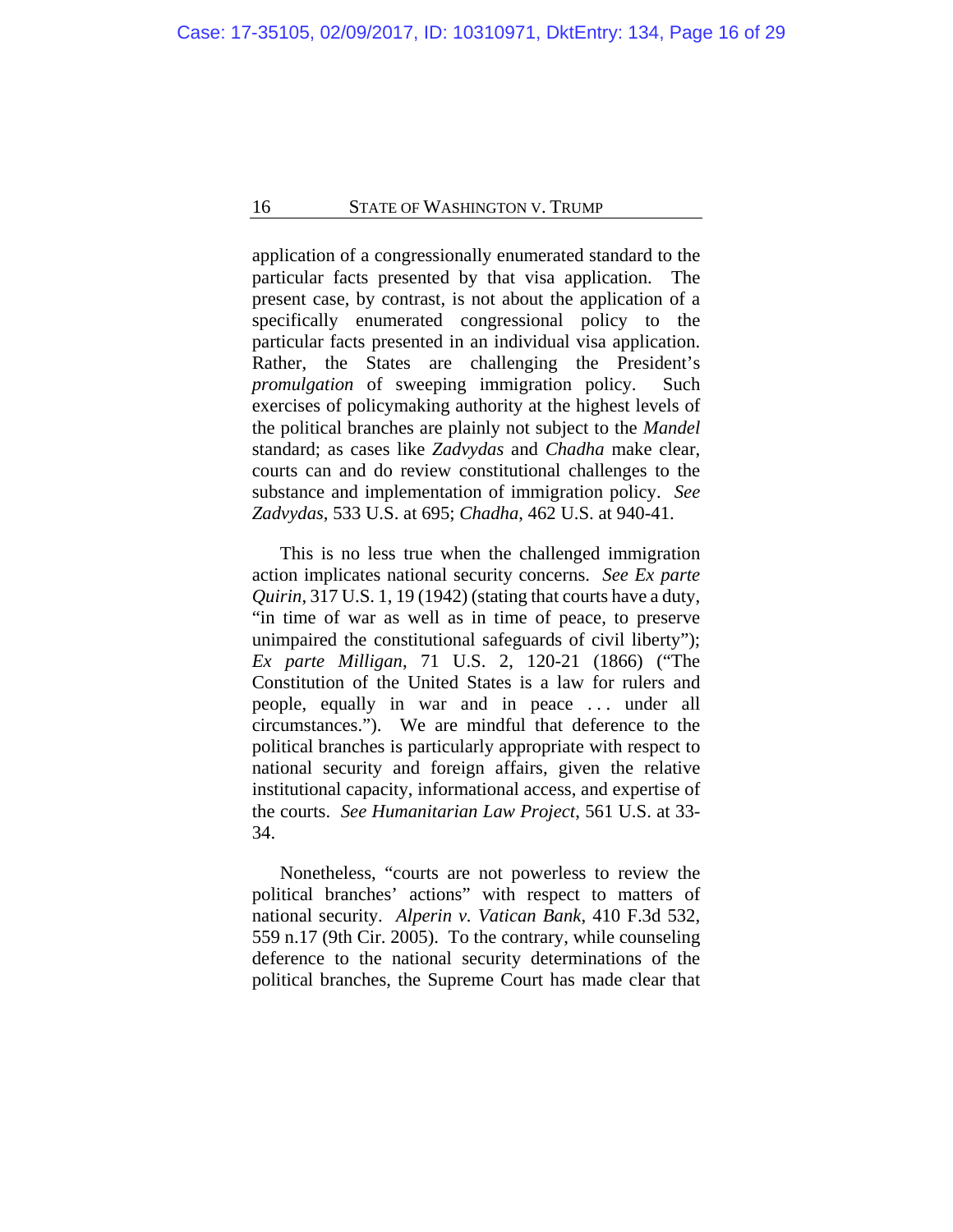the Government's "authority and expertise in [such] matters do not automatically trump the Court's own obligation to secure the protection that the Constitution grants to individuals," even in times of war. *Humanitarian Law Project*, 561 U.S. at 34 (quoting *id.* at 61 (Breyer, J., dissenting)); *see also United States v. Robel*, 389 U.S. 258, 264 (1967) ("'[N]ational defense' cannot be deemed an end in itself, justifying any exercise of legislative power designed to promote such a goal. . . . It would indeed be ironic if, in the name of national defense, we would sanction the subversion of one of those liberties . . . which makes the defense of the Nation worthwhile."); *Zemel v. Rusk*, 381 U.S. 1, 17 (1965) ("[S]imply because a statute deals with foreign relations [does not mean that] it can grant the Executive totally unrestricted freedom of choice.").

Indeed, federal courts routinely review the constitutionality of—and even invalidate—actions taken by the executive to promote national security, and have done so even in times of conflict. *See, e.g.*, *Boumediene*, 553 U.S. 723 (striking down a federal statute purporting to deprive federal courts of jurisdiction over habeas petitions filed by non-citizens being held as "enemy combatants" after being captured in Afghanistan or elsewhere and accused of authorizing, planning, committing, or aiding the terrorist attacks perpetrated on September 11, 2001); *Aptheker v. Sec'y of State*, 378 U.S. 500 (1964) (holding unconstitutional a statute denying passports to American members of the Communist Party despite national security concerns); *Ex parte Endo*, 323 U.S. 283 (1944) (holding unconstitutional the detention of a law-abiding and loyal American of Japanese ancestry during World War II and affirming federal court jurisdiction over habeas petitions by such individuals). As a plurality of the Supreme Court cautioned in *Hamdi v. Rumsfeld*, 542 U.S. 507 (2004), "Whatever power the United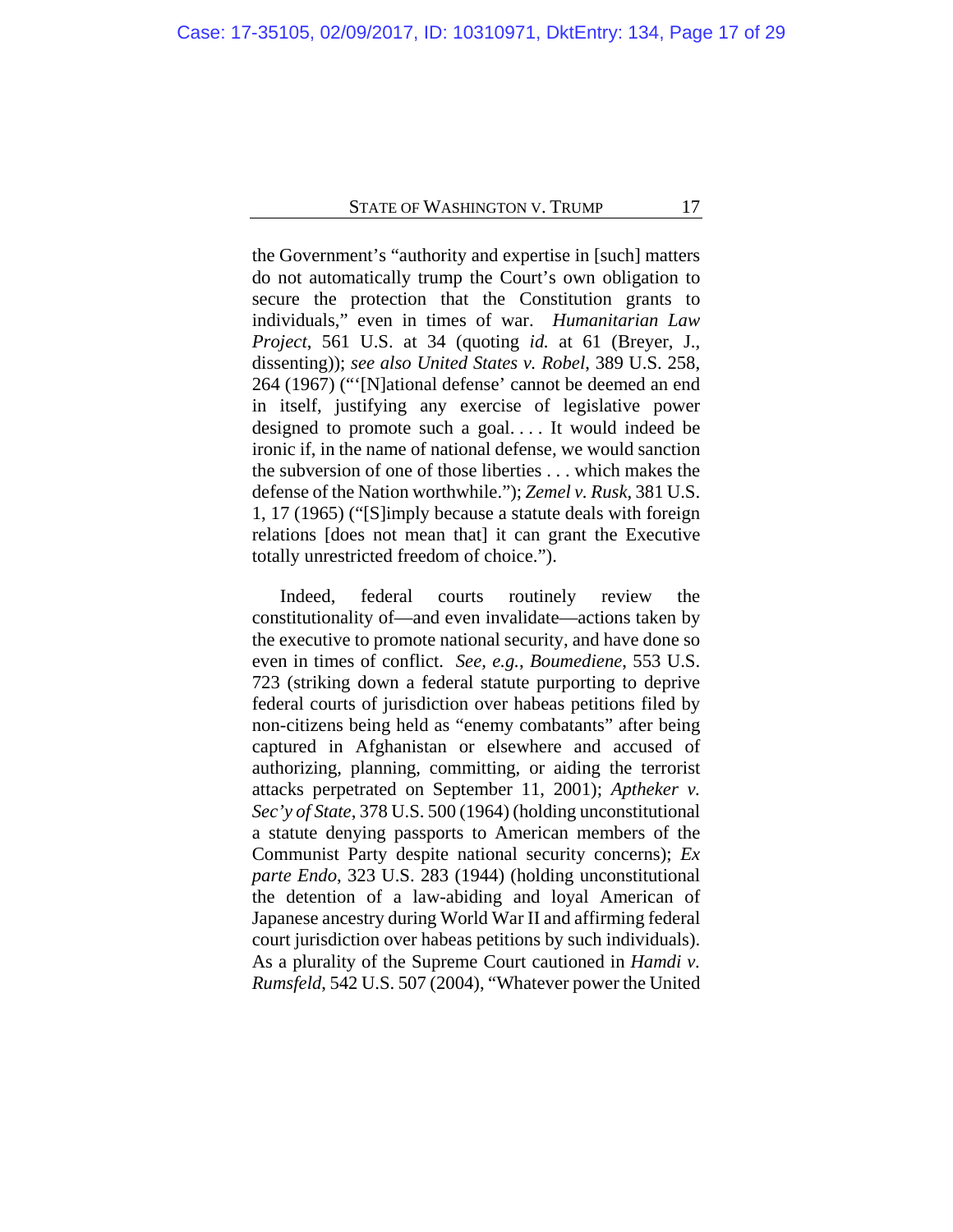States Constitution envisions for the Executive in its exchanges with other nations or with enemy organizations in times of conflict, it most assuredly envisions a role for all three branches when individual liberties are at stake." *Id.* at 536 (plurality opinion).

In short, although courts owe considerable deference to the President's policy determinations with respect to immigration and national security, it is beyond question that the federal judiciary retains the authority to adjudicate constitutional challenges to executive action.

## **Legal Standard**

The Government moves to stay the district court's order pending this appeal. "A stay is not a matter of right, even if irreparable injury might otherwise result." *Nken v. Holder*, 556 U.S. 418, 433 (2009) (quoting *Virginian Ry. Co. v. United States*, 272 U.S. 658, 672 (1926)). "It is instead 'an exercise of judicial discretion,' and 'the propriety of its issue is dependent upon the circumstances of the particular case.'" *Id.* (quoting *Virginian*, 272 U.S. at 672-73) (alterations omitted). "The party requesting a stay bears the burden of showing that the circumstances justify an exercise of that discretion." *Id*. at 433-34.

Our decision is guided by four questions: "(1) whether the stay applicant has made a strong showing that he is likely to succeed on the merits; (2) whether the applicant will be irreparably injured absent a stay; (3) whether issuance of the stay will substantially injure the other parties interested in the proceeding; and (4) where the public interest lies." *Lair v. Bullock*, 697 F.3d 1200, 1203 (9th Cir. 2012) (quoting *Nken*, 556 U.S. at 434). "The first two factors . . . are the most critical," *Nken*, 556 U.S. at 434, and the last two steps are reached "[o]nce an applicant satisfies the first two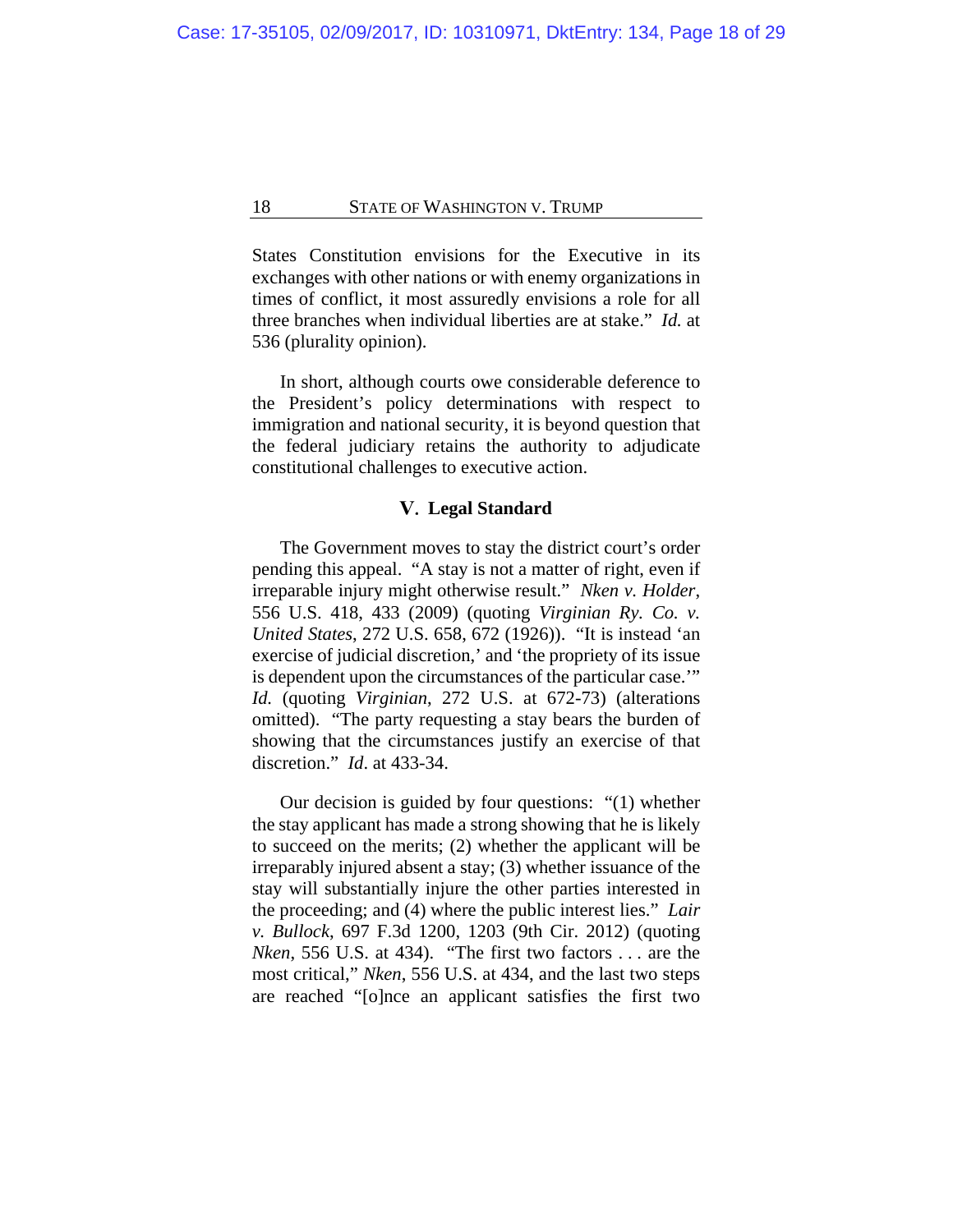factors," *id.* at 435. We conclude that the Government has failed to clear each of the first two critical steps. We also conclude that the final two factors do not militate in favor of a stay. We emphasize, however, that our analysis is a preliminary one. We are tasked here with deciding only whether the Government has made a strong showing of its likely success in this appeal and whether the district court's TRO should be stayed in light of the relative hardships and the public interest.

The Government has not shown that it is likely to succeed on appeal on its arguments about, at least, the States' Due Process Clause claim, and we also note the serious nature of the allegations the States have raised with respect to their religious discrimination claims. We express no view as to any of the States' other claims.

#### **Likelihood of Success—Due Process**

The Fifth Amendment of the Constitution prohibits the Government from depriving individuals of their "life, liberty, or property, without due process of law." U.S. Const. amend. V. The Government may not deprive a person of one of these protected interests without providing "notice and an opportunity to respond," or, in other words, the opportunity to present reasons not to proceed with the deprivation and have them considered. *United States v. Raya-Vaca*, 771 F.3d 1195, 1204 (9th Cir. 2014); *accord Cleveland Bd. of Educ. v. Loudermill*, 470 U.S. 532, 542 (1985); *ASSE Int'l, Inc. v. Kerry*, 803 F.3d 1059, 1073 (9th Cir. 2015).

The Government has not shown that the Executive Order provides what due process requires, such as notice and a hearing prior to restricting an individual's ability to travel. Indeed, the Government does not contend that the Executive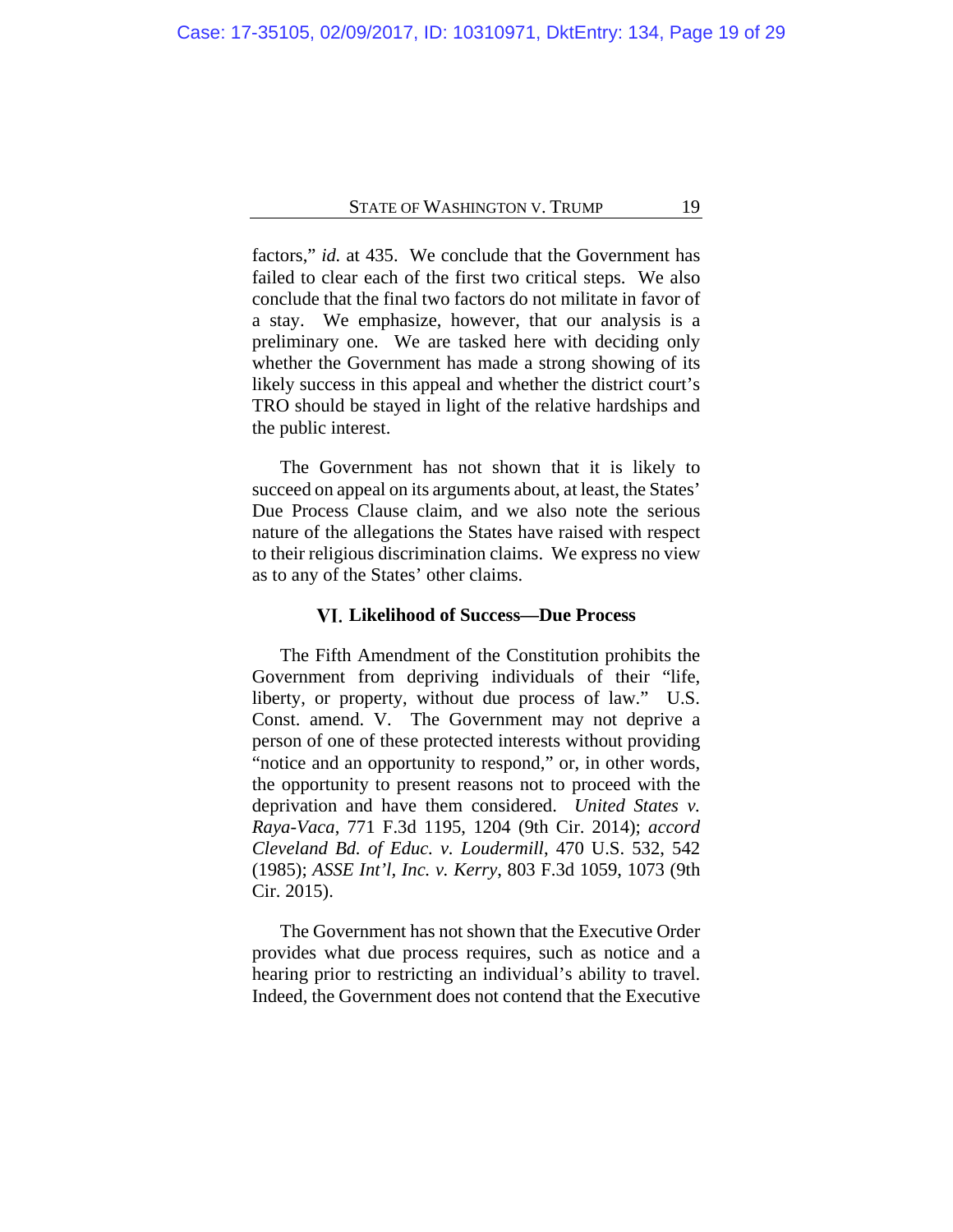Order provides for such process. Rather, in addition to the arguments addressed in other parts of this opinion, the Government argues that most or all of the individuals affected by the Executive Order have no rights under the Due Process Clause.

In the district court, the States argued that the Executive Order violates the procedural due process rights of various aliens in at least three independent ways. First, section 3(c) denies re-entry to certain lawful permanent residents and non-immigrant visaholders without constitutionally sufficient notice and an opportunity to respond. Second, section 3(c) prohibits certain lawful permanent residents and non-immigrant visaholders from exercising their separate and independent constitutionally protected liberty interests in travelling abroad and thereafter re-entering the United States. Third, section 5 contravenes the procedures provided by federal statute for refugees seeking asylum and related relief in the United States. The district court held generally in the TRO that the States were likely to prevail on the merits of their due process claims, without discussing or offering analysis as to any specific alleged violation.

At this stage of the proceedings, it is the Government's burden to make "a strong showing that [it] is likely to" prevail against the States' procedural due process claims. *Lair v. Bullock*, 697 F.3d 1200, 1203 (9th Cir. 2012) (quoting *Nken v. Holder*, 556 U.S. 418, 426 (2009)). We are not persuaded that the Government has carried its burden for a stay pending appeal.

The procedural protections provided by the Fifth Amendment's Due Process Clause are not limited to citizens. Rather, they "appl[y] to all 'persons' within the United States, including aliens," regardless of "whether their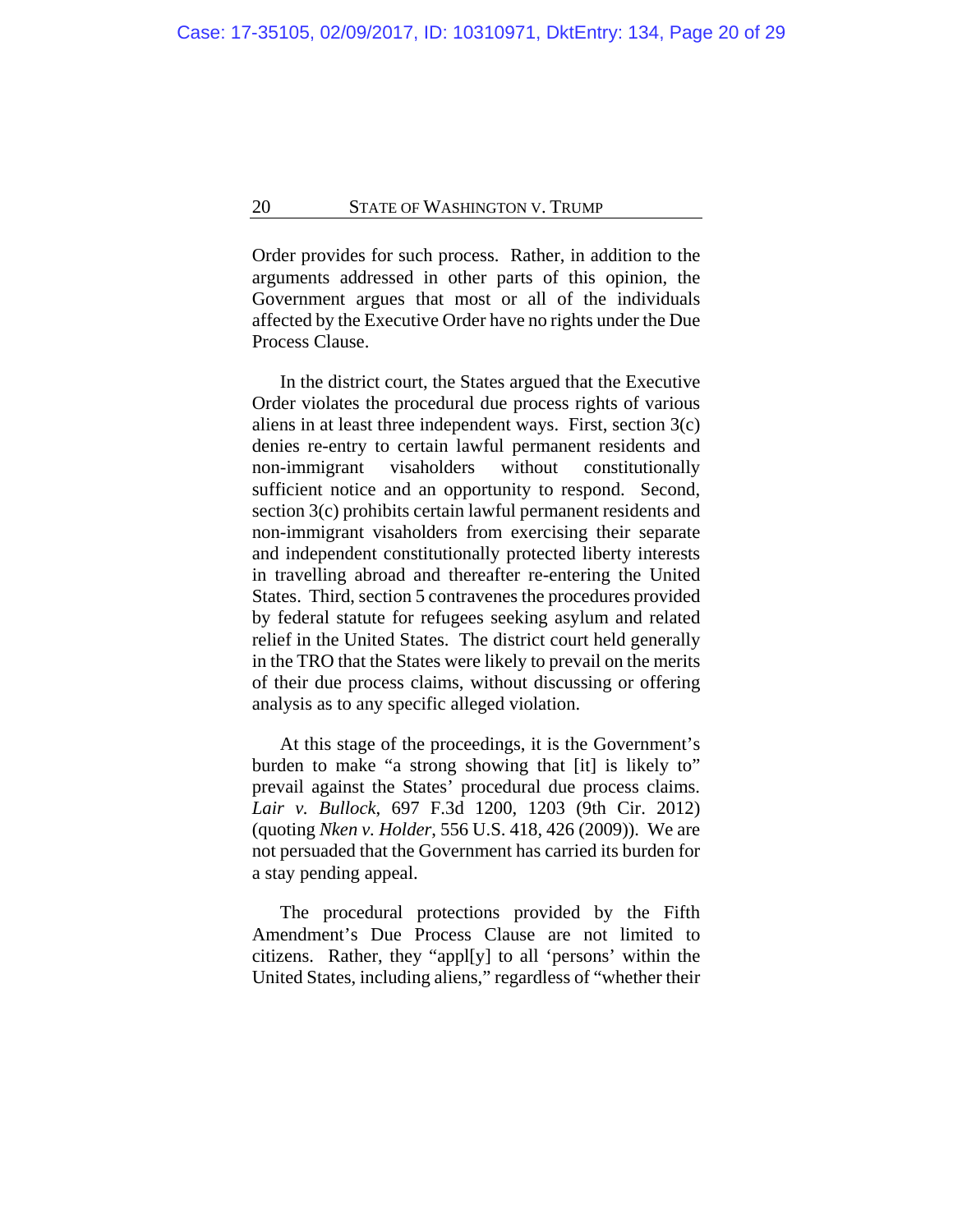presence here is lawful, unlawful, temporary, or permanent." *Zadvydas v. Davis*, 533 U.S. 678, 693 (2001). These rights also apply to certain aliens attempting to reenter the United States after travelling abroad. *Landon v. Plasencia*, 459 U.S. 21, 33-34 (1982). The Government has provided no affirmative argument showing that the States' procedural due process claims fail as to these categories of aliens. For example, the Government has failed to establish that lawful permanent residents have no due process rights when seeking to re-enter the United States. *See id.* ("[T]he returning resident alien is entitled as a matter of due process to a hearing on the charges underlying any attempt to exclude him." (quoting *Rosenberg v. Fleuti*, 374 U.S. 449, 460 (1963))). Nor has the Government established that the Executive Order provides lawful permanent residents with constitutionally sufficient process to challenge their denial of re-entry. *See id.* at 35 ("[T]he courts must evaluate the particular circumstances and determine what procedures would satisfy the minimum requirements of due process on the re-entry of a permanent resident alien.").

The Government has argued that, even if lawful permanent residents have due process rights, the States' challenge to section 3(c) based on its application to lawful permanent residents is moot because several days after the Executive Order was issued, White House counsel Donald F. McGahn II issued "[a]uthoritative [g]uidance" stating that sections 3(c) and 3(e) of the Executive Order do not apply to lawful permanent residents. At this point, however, we cannot rely upon the Government's contention that the Executive Order no longer applies to lawful permanent residents. The Government has offered no authority establishing that the White House counsel is empowered to issue an amended order superseding the Executive Order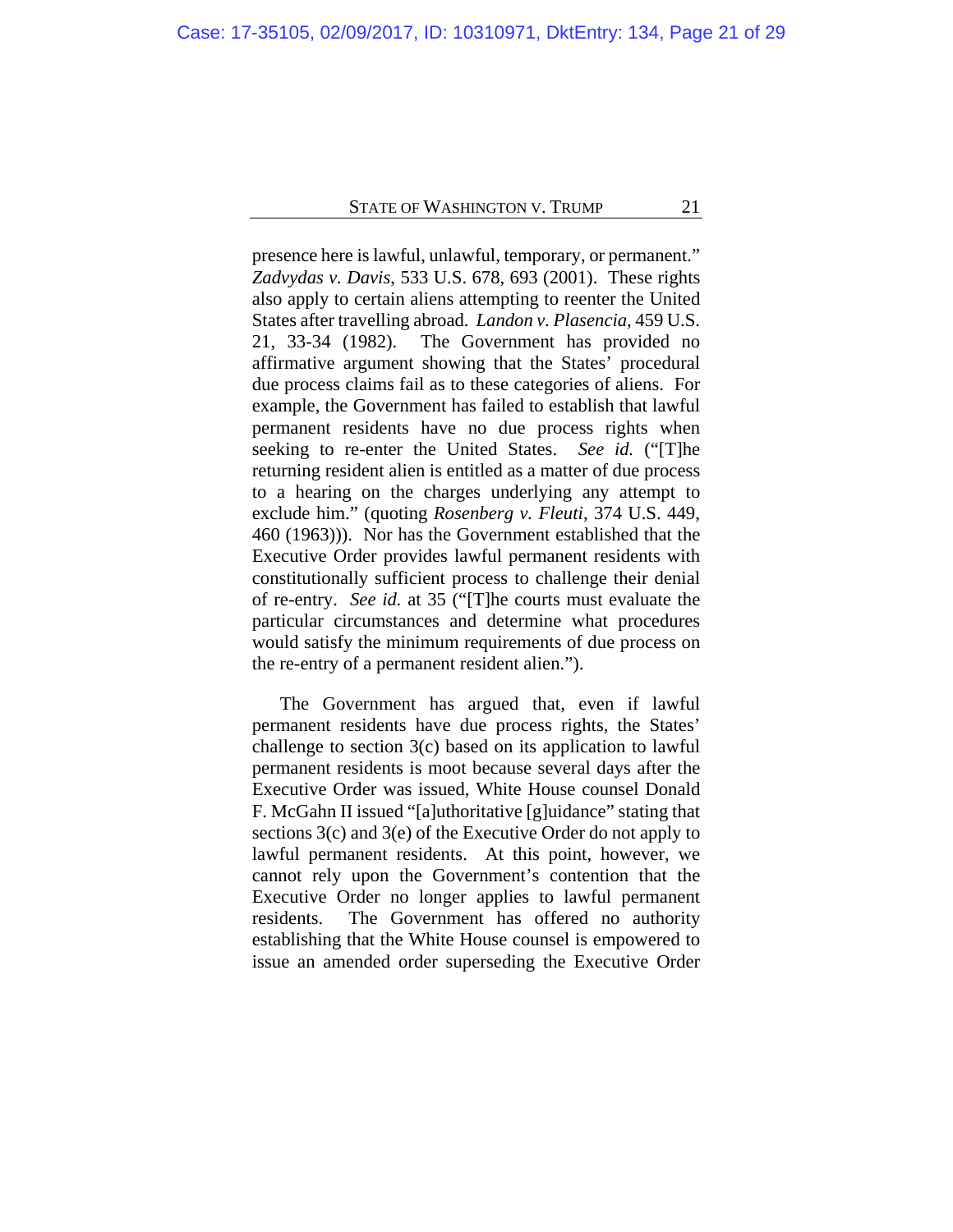signed by the President and now challenged by the States, and that proposition seems unlikely.

Nor has the Government established that the White House counsel's interpretation of the Executive Order is binding on all executive branch officials responsible for enforcing the Executive Order. The White House counsel is not the President, and he is not known to be in the chain of command for any of the Executive Departments. Moreover, in light of the Government's shifting interpretations of the Executive Order, we cannot say that the current interpretation by White House counsel, even if authoritative and binding, will persist past the immediate stage of these proceedings. On this record, therefore, we cannot conclude that the Government has shown that it is "*absolutely clear* that the allegedly wrongful behavior could not reasonably be expected to recur." *Friends of the Earth, Inc., v. Laidlaw Envtl. Servs., Inc.*, 528 U.S. 167, 189 (2000) (emphasis added).

Even if the claims based on the due process rights of lawful permanent residents were no longer part of this case, the States would continue to have potential claims regarding possible due process rights of other persons who are in the United States, even if unlawfully, *see Zadvydas*, 533 U.S. 693; non-immigrant visaholders who have been in the United States but temporarily departed or wish to temporarily depart, *see Landon*, 459 U.S. 33-34; refugees, *see* 8 U.S.C. § 1231 note 8; and applicants who have a relationship with a U.S. resident or an institution that might have rights of its own to assert, *see Kerry v. Din*, 135 S. Ct. 2128, 2139 (2015) (Kennedy, J., concurring in judgment); *id.* at 2142 (Breyer, J., dissenting); *Kleindienst v. Mandel*, 408 U.S. 753, 762-65 (1972). Accordingly, the Government has not demonstrated that the States lack viable claims based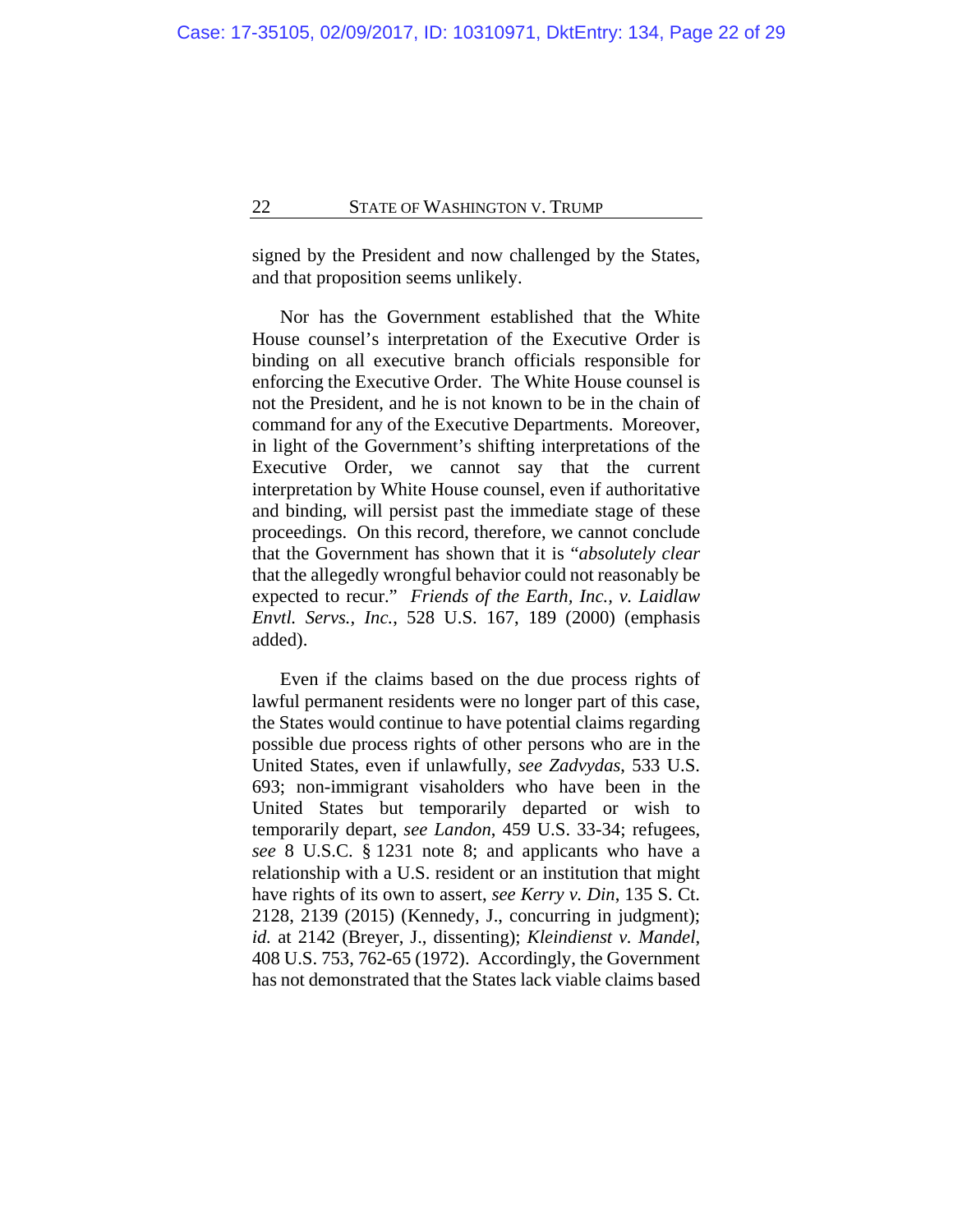on the due process rights of persons who will suffer injuries to protected interests due to the Executive Order. Indeed, the existence of such persons is obvious.

The Government argues that, even if the States have shown that they will likely succeed on some of their procedural due process claims, the district court nevertheless erred by issuing an "overbroad" TRO. Specifically, the Government argues that the TRO is overbroad in two independent respects: (1) the TRO extends beyond lawful permanent residents, and covers aliens who cannot assert cognizable liberty interests in connection with travelling into and out of the United States, and (2) the TRO applies nationwide, and enjoins application of the Executive Order outside Washington and Minnesota. We decline to modify the scope of the TRO in either respect.

First, we decline to limit the scope of the TRO to lawful permanent residents and the additional category more recently suggested by the Government, in its reply memorandum, "previously admitted aliens who are temporarily abroad now or who wish to travel and return to the United States in the future." That limitation on its face omits aliens who are in the United States unlawfully, and those individuals have due process rights as well. *Zadvydas*, 533 U.S. at 693. That would also omit claims by citizens who have an interest in specific non-citizens' ability to travel to the United States. *See Din*, 135 S. Ct. at 2139 (Kennedy, J., concurring in judgment); *id.* at 2142 (Breyer, J., dissenting) (six Justices declining to adopt a rule that would categorically bar U.S. citizens from asserting cognizable liberty interests in the receipt of visas by alien spouses). There might be persons covered by the TRO who do not have viable due process claims, but the Government's proposed revision leaves out at least some who do.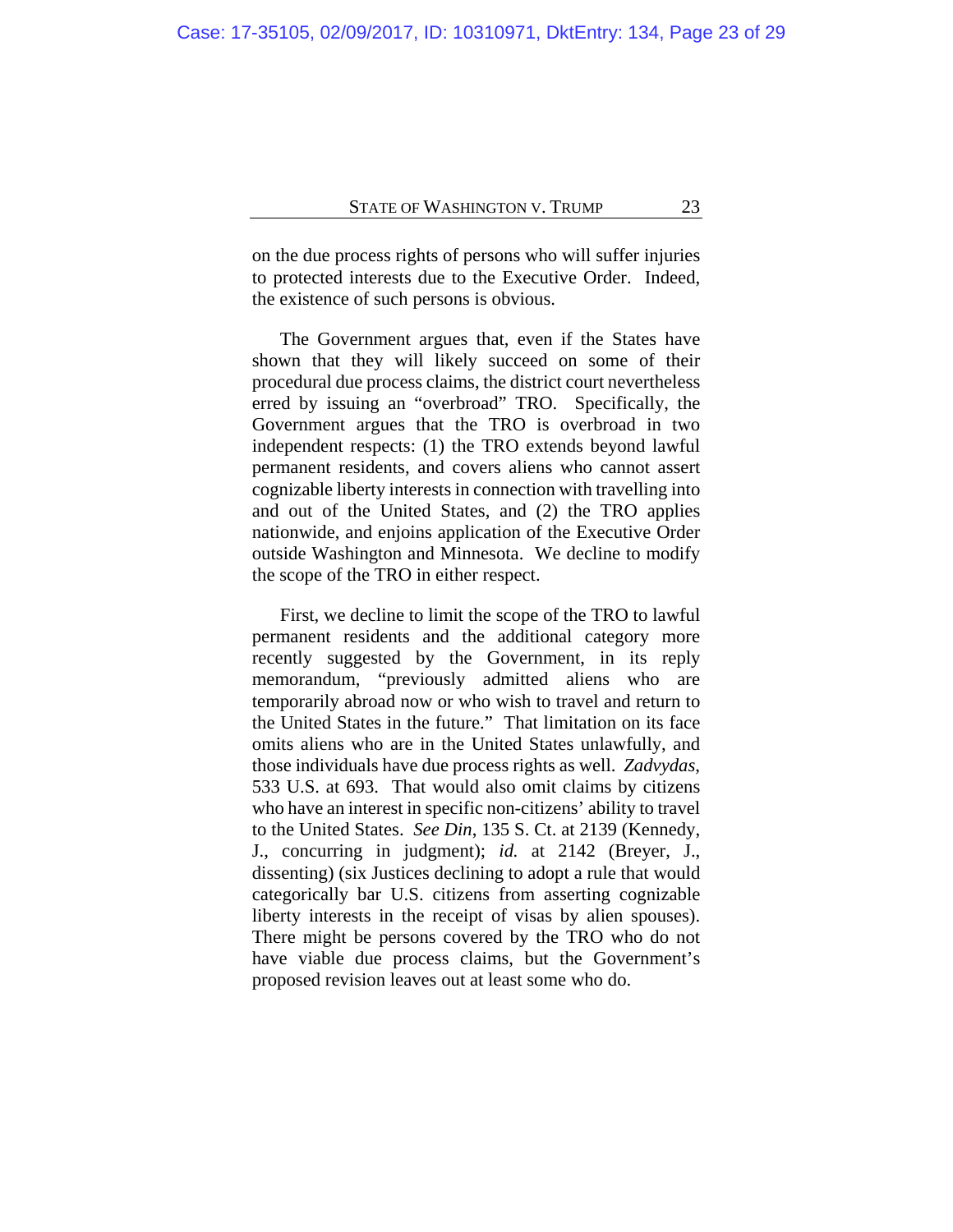Second, we decline to limit the geographic scope of the TRO. The Fifth Circuit has held that such a fragmented immigration policy would run afoul of the constitutional and statutory requirement for uniform immigration law and policy. *Texas v. United States*, 809 F.3d 134, 187-88 (5th Cir. 2015), *aff'd by an equally divided Court*, 136 S. Ct. 2271 (2016). At this stage of the litigation, we do not need to and do not reach such a legal conclusion for ourselves, but we cannot say that the Government has established that a contrary view is likely to prevail. Moreover, even if limiting the geographic scope of the injunction would be desirable, the Government has not proposed a workable alternative form of the TRO that accounts for the nation's multiple ports of entry and interconnected transit system and that would protect the proprietary interests of the States at issue here while nevertheless applying only within the States' borders.

More generally, even if the TRO might be overbroad in some respects, it is not our role to try, in effect, to rewrite the Executive Order. *See United States v. Nat'l Treasury Emps. Union*, 513 U.S. 454, 479 (1995) (declining to rewrite a statute to eliminate constitutional defects); *cf. Aptheker v. Sec'y of State*, 378 U.S. 500, 516 (1964) (invalidating a restriction on freedom of travel despite the existence of constitutional applications). The political branches are far better equipped to make appropriate distinctions. For now, it is enough for us to conclude that the Government has failed to establish that it will likely succeed on its due process argument in this appeal.

#### VII. **Likelihood of Success—Religious Discrimination**

The First Amendment prohibits any "law respecting an establishment of religion." U.S. Const. amend. I. A law that has a religious, not secular, purpose violates that clause,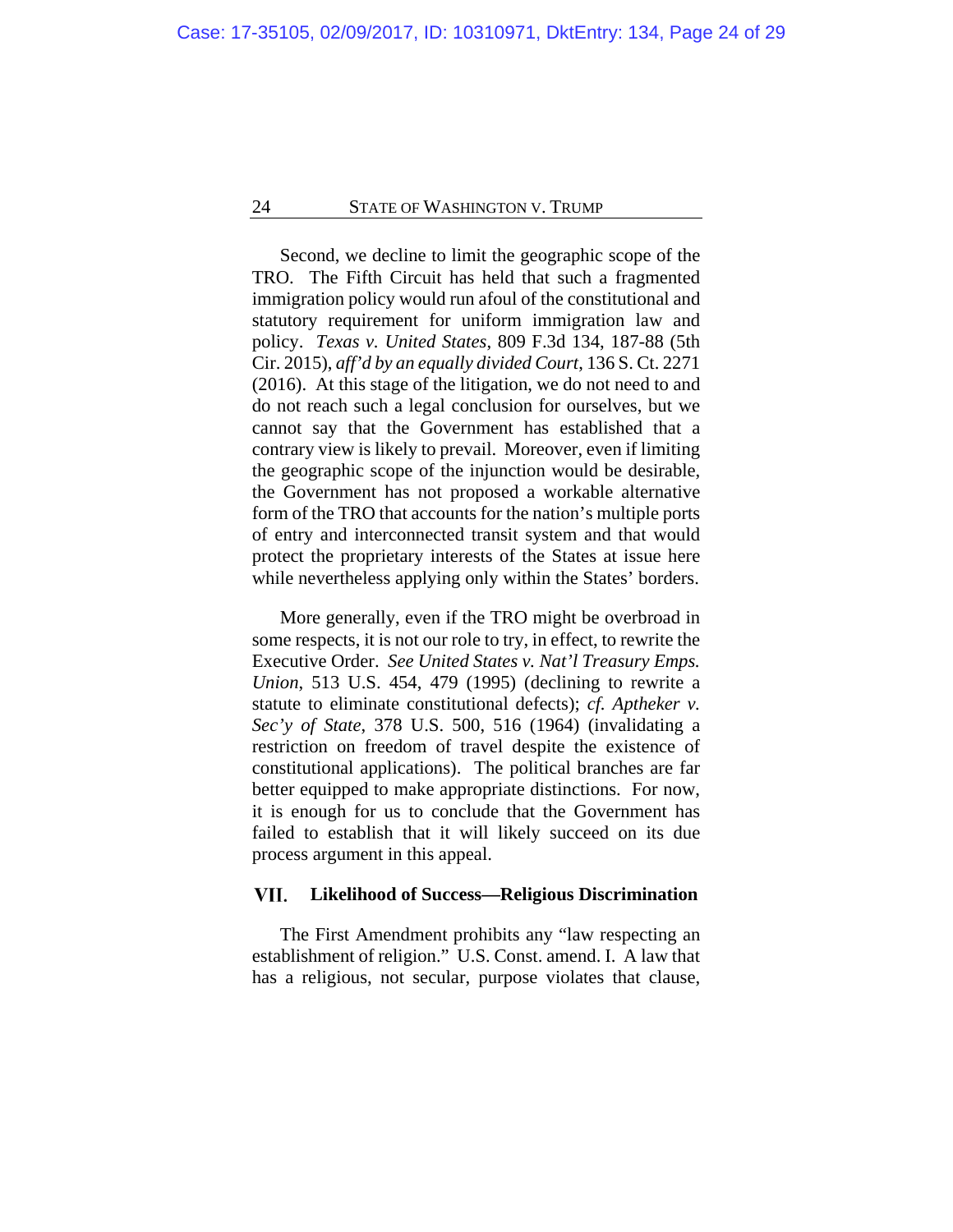*Lemon v. Kurtzman*, 403 U.S. 602, 612-13 (1971), as does one that "officially prefer[s] [one religious denomination] over another," *Larson v. Valente*, 456 U.S. 228, 244 (1982). The Supreme Court has explained that this is because endorsement of a religion "sends the ancillary message to . . . nonadherents 'that they are outsiders, not full members of the political community.'" *Santa Fe Indep. Sch. Dist. v. Doe*, 530 U.S. 290, 310 (2000) (quoting *Lynch v. Donnelly*, 465 U.S. 668, 688 (1984) (O'Connor, J., concurring)). The Equal Protection Clause likewise prohibits the Government from impermissibly discriminating among persons based on religion. *De La Cruz v. Tormey*, 582 F.2d 45, 50 (9th Cir. 1978).

The States argue that the Executive Order violates the Establishment and Equal Protection Clauses because it was intended to disfavor Muslims. In support of this argument, the States have offered evidence of numerous statements by the President about his intent to implement a "Muslim ban" as well as evidence they claim suggests that the Executive Order was intended to be that ban, including sections 5(b) and 5(e) of the Order. It is well established that evidence of purpose beyond the face of the challenged law may be considered in evaluating Establishment and Equal Protection Clause claims. *See, e.g.*, *Church of the Lukumi Babalu Aye, Inc. v. City of Hialeah*, 508 U.S. 520, 534 (1993) ("The Free Exercise Clause, like the Establishment Clause, extends beyond facial discrimination. . . . Official action that targets religious conduct for distinctive treatment cannot be shielded by mere compliance with the requirement of facial neutrality."); *Larson*, 456 U.S. at 254-55 (holding that a facially neutral statute violated the Establishment Clause in light of legislative history demonstrating an intent to apply regulations only to minority religions); *Village of Arlington Heights v. Metro. Housing Dev. Corp.*, 429 U.S. 252, 266-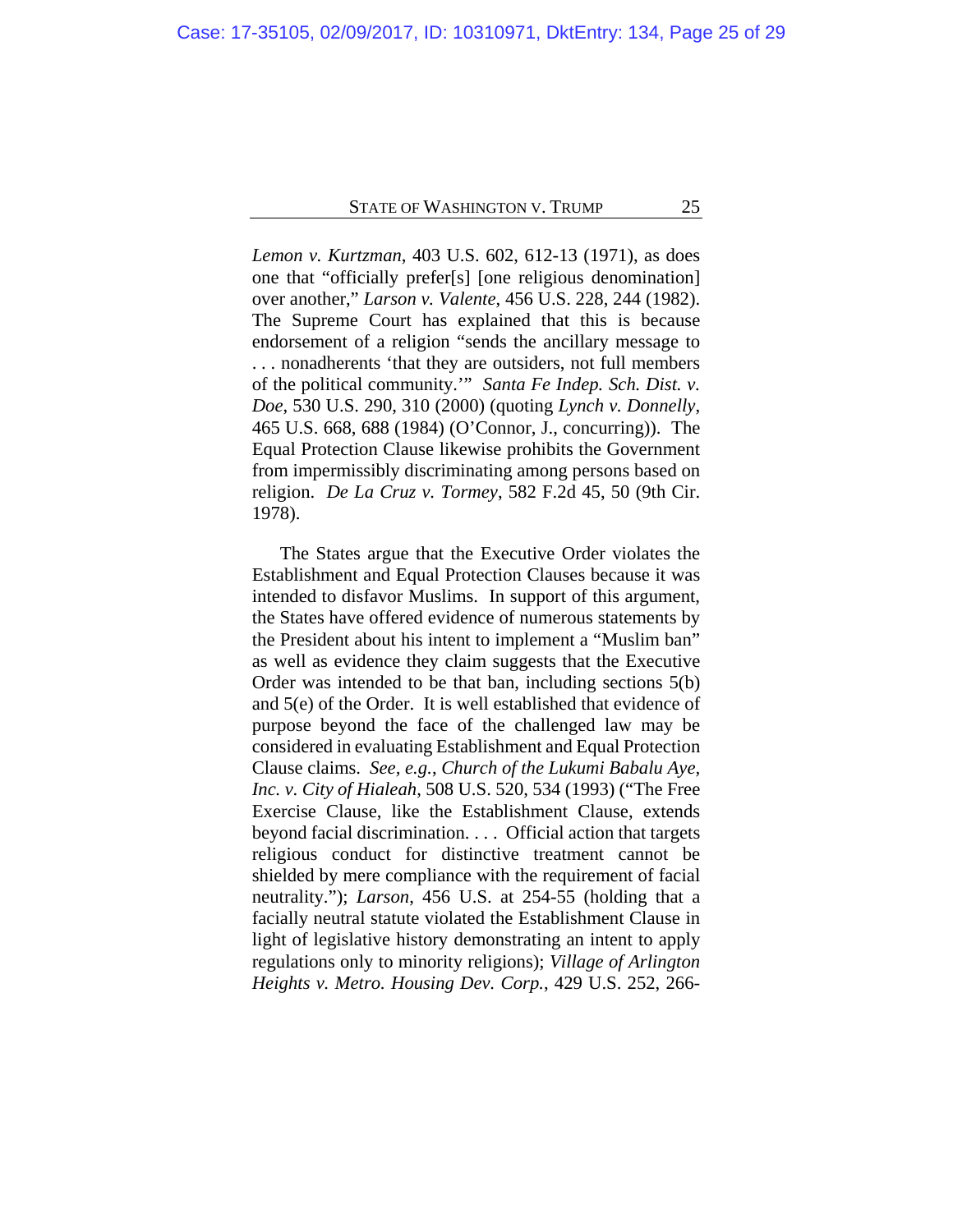68 (1977) (explaining that circumstantial evidence of intent, including the historical background of the decision and statements by decisionmakers, may be considered in evaluating whether a governmental action was motivated by a discriminatory purpose).

The States' claims raise serious allegations and present significant constitutional questions. In light of the sensitive interests involved, the pace of the current emergency proceedings, and our conclusion that the Government has not met its burden of showing likelihood of success on appeal on its arguments with respect to the due process claim, we reserve consideration of these claims until the merits of this appeal have been fully briefed.

## **The Balance of Hardships and the Public Interest**

The Government has not shown that a stay is necessary to avoid irreparable injury. *Nken*, 556 U.S. at 434. Although we agree that "the Government's interest in combating terrorism is an urgent objective of the highest order," *Holder v. Humanitarian Law Project*, 561 U.S. 1, 28 (2010), the Government has done little more than reiterate that fact. Despite the district court's and our own repeated invitations to explain the urgent need for the Executive Order to be placed immediately into effect, the Government submitted no evidence to rebut the States' argument that the district court's order merely returned the nation temporarily to the position it has occupied for many previous years.

The Government has pointed to no evidence that any alien from any of the countries named in the Order has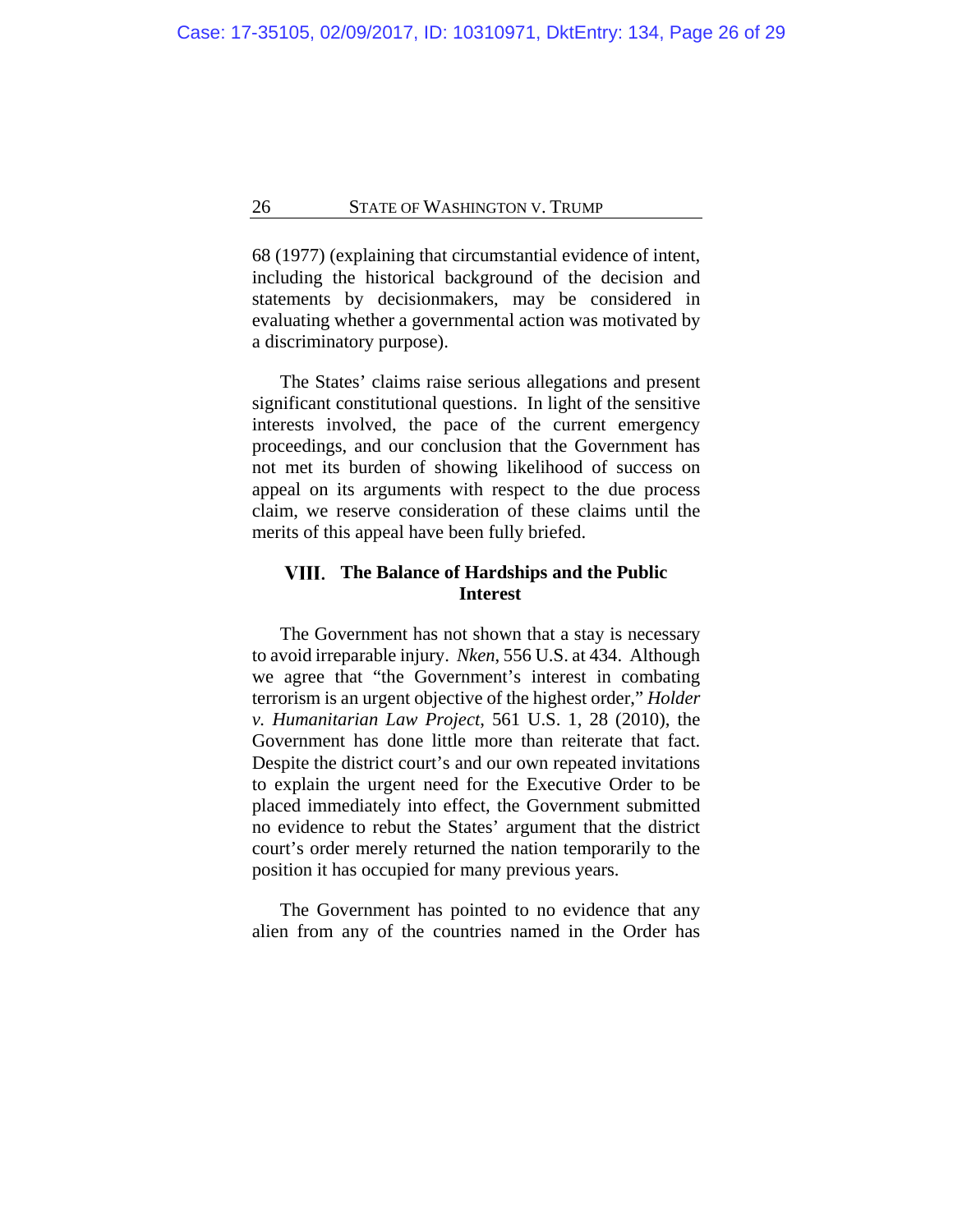perpetrated a terrorist attack in the United States.**[7](#page-26-0)** Rather than present evidence to explain the need for the Executive Order, the Government has taken the position that we must not review its decision at all.**[8](#page-26-1)** We disagree, as explained above.

To the extent that the Government claims that it has suffered an institutional injury by erosion of the separation of powers, that injury is not "irreparable." It may yet pursue and vindicate its interests in the full course of this litigation. *See, e.g.*, *Texas v. United States*, 787 F.3d 733, 767-68 (5th Cir. 2015) ("[I]t is the resolution of the case on the merits, not whether the injunction is stayed pending appeal, that will affect those principles.").

**<sup>7</sup>** Although the Government points to the fact that Congress and the Executive identified the seven countries named in the Executive Order as countries of concern in 2015 and 2016, the Government has not offered any evidence or even an explanation of how the national security concerns that justified those designations, which triggered visa requirements, can be extrapolated to justify an urgent need for the Executive Order to be immediately reinstated.

<span id="page-26-1"></span><span id="page-26-0"></span>**<sup>8</sup>** In addition, the Government asserts that, "[u]nlike the President, courts do not have access to classified information about the threat posed by terrorist organizations operating in particular nations, the efforts of those organizations to infiltrate the United States, or gaps in the vetting process." But the Government may provide a court with classified information. Courts regularly receive classified information under seal and maintain its confidentiality. Regulations and rules have long been in place for that. 28 C.F.R. § 17.17(c) (describing Department of Justice procedures to protect classified materials in civil cases); 28 C.F.R. § 17.46(c) ("Members of Congress, Justices of the United States Supreme Court, and Judges of the United States Courts of Appeal and District Courts do not require a determination of their eligibility for access to classified information  $\dots$ "); W.D. Wash. Civ. L.R.  $5(g)$ (providing procedures governing filings under seal).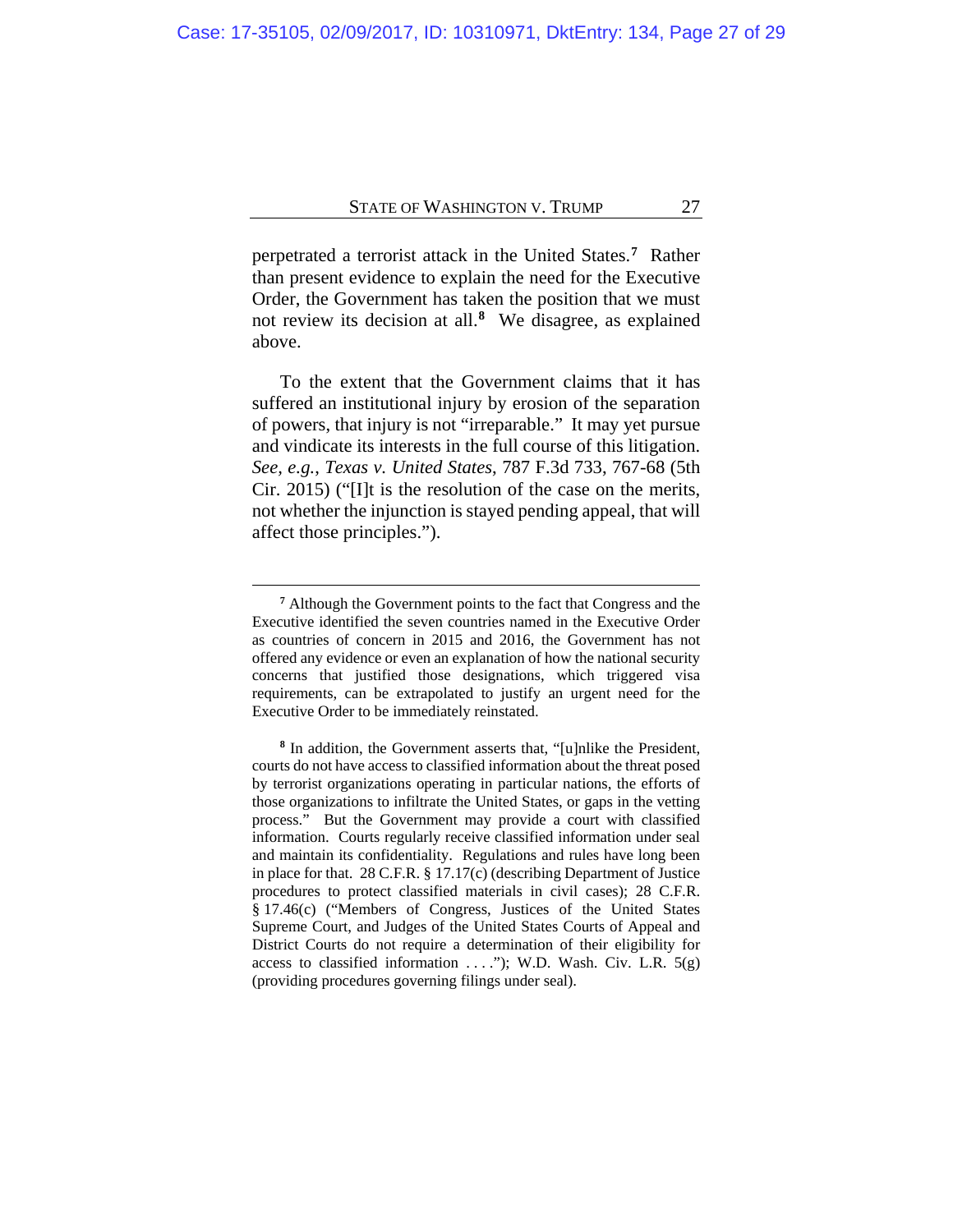By contrast, the States have offered ample evidence that if the Executive Order were reinstated even temporarily, it would substantially injure the States and multiple "other parties interested in the proceeding." *Nken*, 556 U.S. at 434 (quoting *Hilton v. Braunskill*, 481 U.S. 770, 776 (1987)). When the Executive Order was in effect, the States contend that the travel prohibitions harmed the States' university employees and students, separated families, and stranded the States' residents abroad. These are substantial injuries and even irreparable harms. *See Melendres v. Arpaio*, 695 F.3d 990, 1002 (9th Cir. 2012) ("It is well established that the deprivation of constitutional rights 'unquestionably constitutes irreparable injury.'" (quoting *Elrod v. Burns*, 427 U.S. 347, 373 (1976))).

The Government suggests that the Executive Order's discretionary waiver provisions are a sufficient safety valve for those who would suffer unnecessarily, but it has offered no explanation for how these provisions would function in practice: how would the "national interest" be determined, who would make that determination, and when? Moreover, as we have explained above, the Government has not otherwise explained how the Executive Order could realistically be administered only in parts such that the injuries listed above would be avoided.

Finally, in evaluating the need for a stay, we must consider the public interest generally. *See Nken*, 556 U.S. at 434. Aspects of the public interest favor both sides, as evidenced by the massive attention this case has garnered at even the most preliminary stages. On the one hand, the public has a powerful interest in national security and in the ability of an elected president to enact policies. And on the other, the public also has an interest in free flow of travel, in avoiding separation of families, and in freedom from